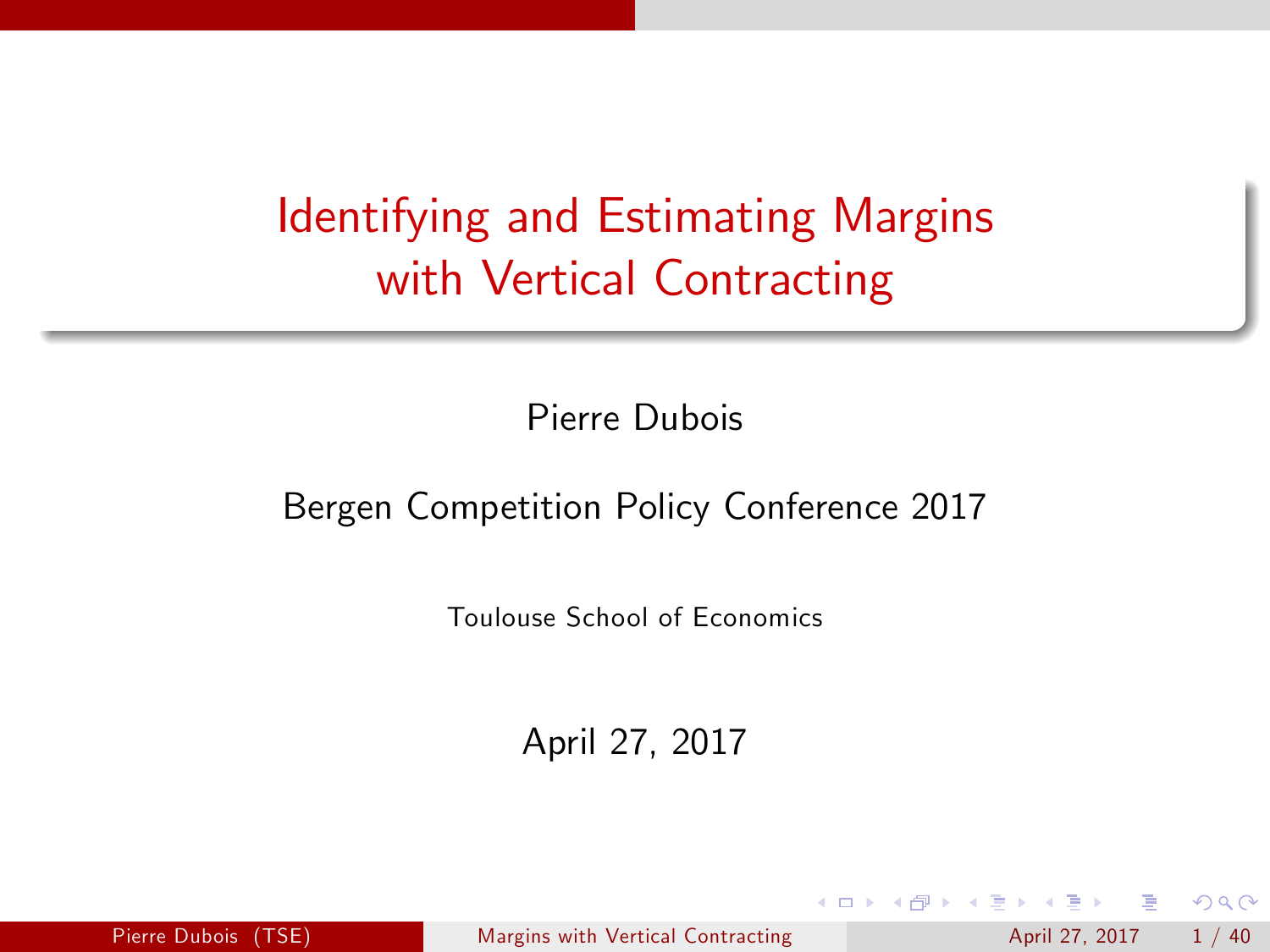#### Introduction

- Competition policy, regulation, public policy ... need measurement of firms' product margins, firms' marginal costs of production:
	- for market power analysis
	- for counterfactual policy analysis
- Structural models estimation allows to perform counterfactual simulations and understand firms behavior
- Useful for analysis of merger, public policy, regulation of firms (price setting, contracting, advertising, and other strategic tools)
- Recent developments to identify and estimate margins when vertical contracting affects price equilibrium
- Needs the identification and estimation (jointly or separately) of demand and supply models

**KOD KARD KED KED B YOUR**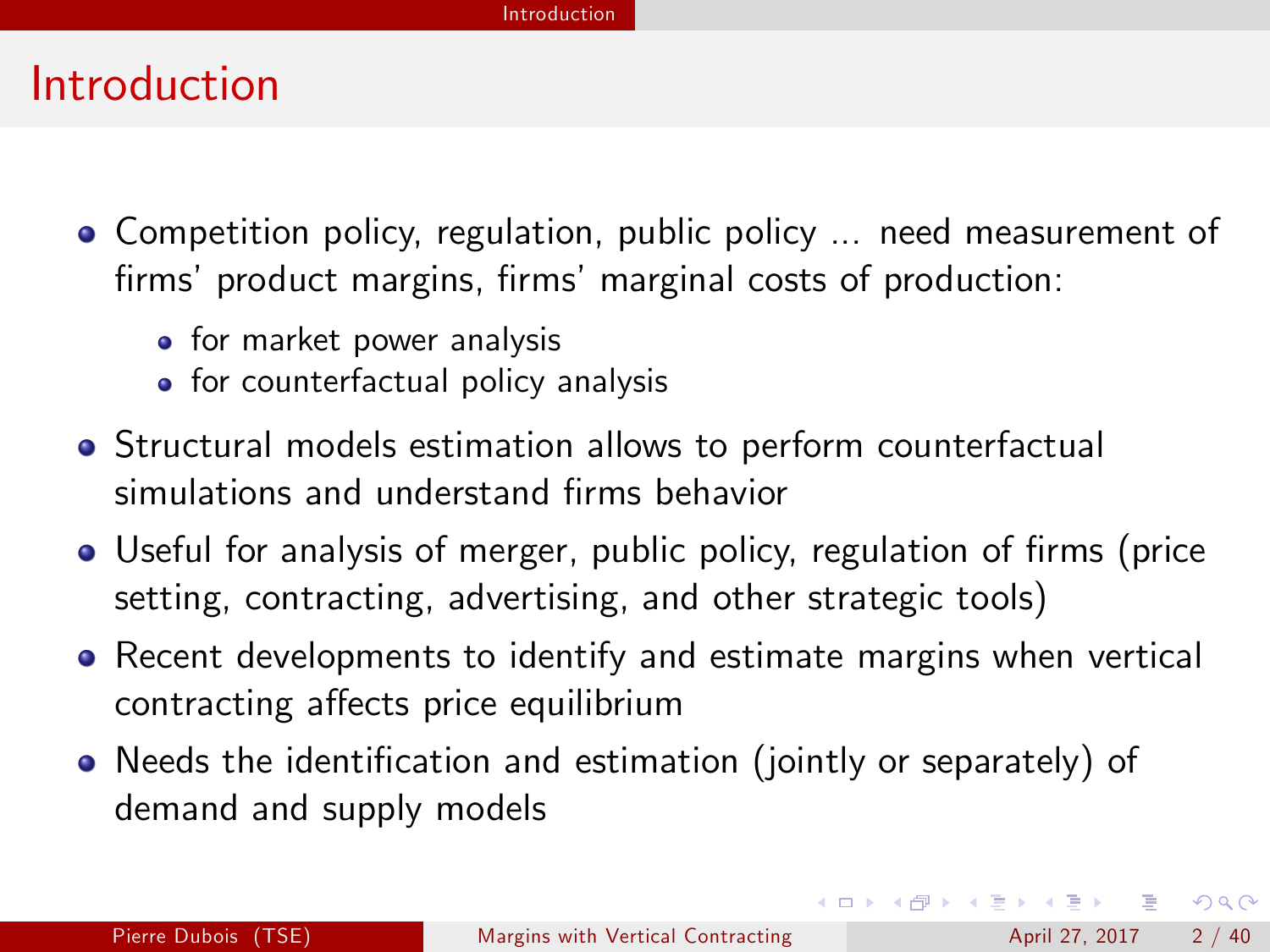# Structural Estimation in Empirical IO

#### **•** Demand models

- Lot of research since twenty years on getting robust methods of identification of flexible demand models with many differentiated goods and unrestricted substitution patterns (BLP 95)
- Better data, better models and methods, on aggregate or decision-maker level data
- Supply models
	- Given demand, supply specification allows to "reverse engineer" margins - if the model is identified
	- Simple Bertrand-Nash price competition model is generally identified and allows to recover price cost margins and marginal costs
	- Recent developments to account for vertical relationships, double marginalization, non linear contracts, bargaining, ..

**KOD KARD KED KED E VOOR**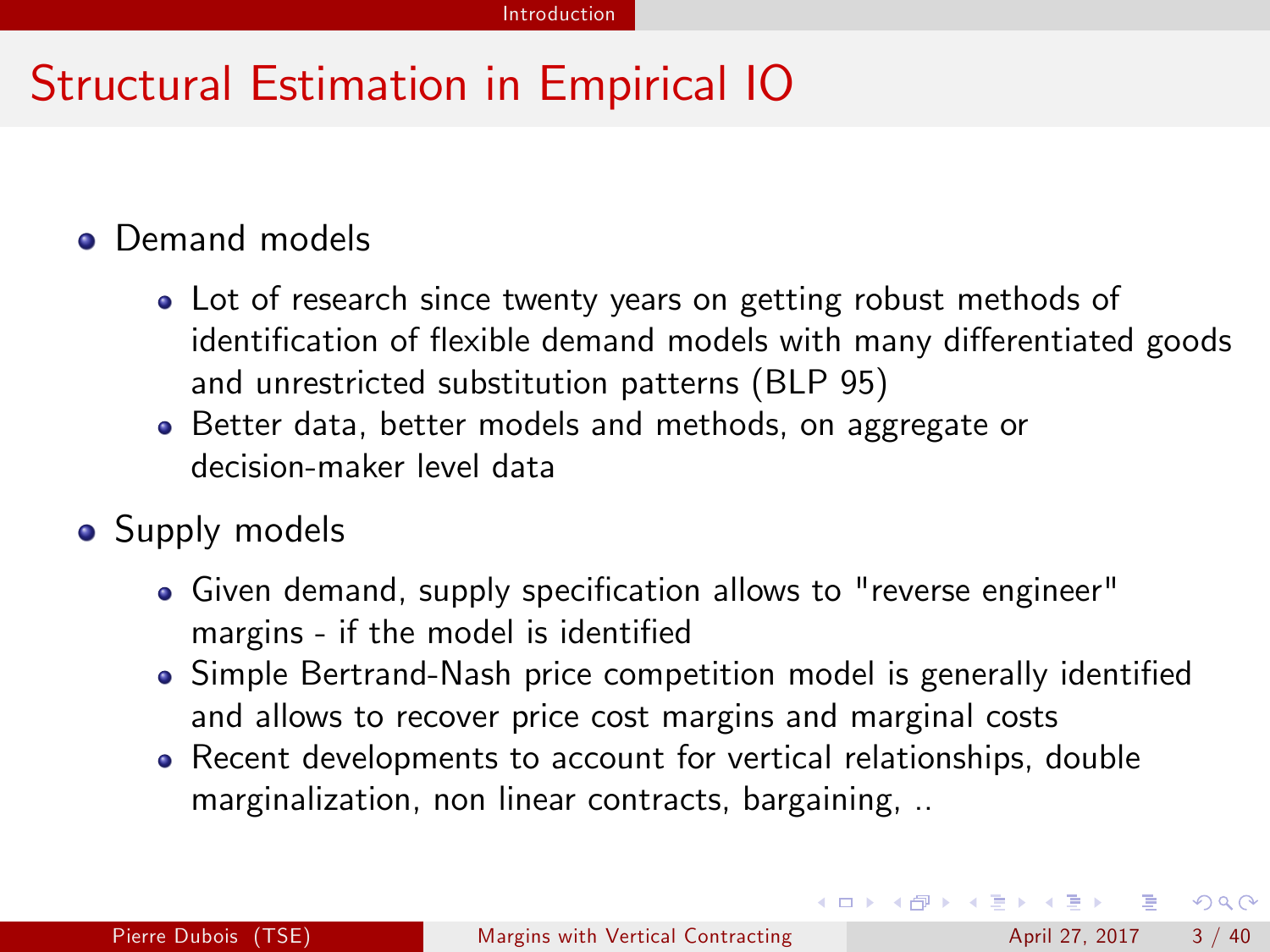#### Outline of the Talk

- **•** Brief remarks on standard demand estimation
- Methods to identify margins
	- Horizontal price competition
	- Taking into account vertical relationships
		- **•** Linear pricing
		- Two Part Tariffs contracts
		- **•** Bargaining
- **Conclusion and research questions**

4 日下

 $QQ$ 

 $\mathcal{A} \cap \mathbb{P} \rightarrow \mathcal{A} \supseteq \mathcal{A} \rightarrow \mathcal{A} \supseteq \mathcal{A}$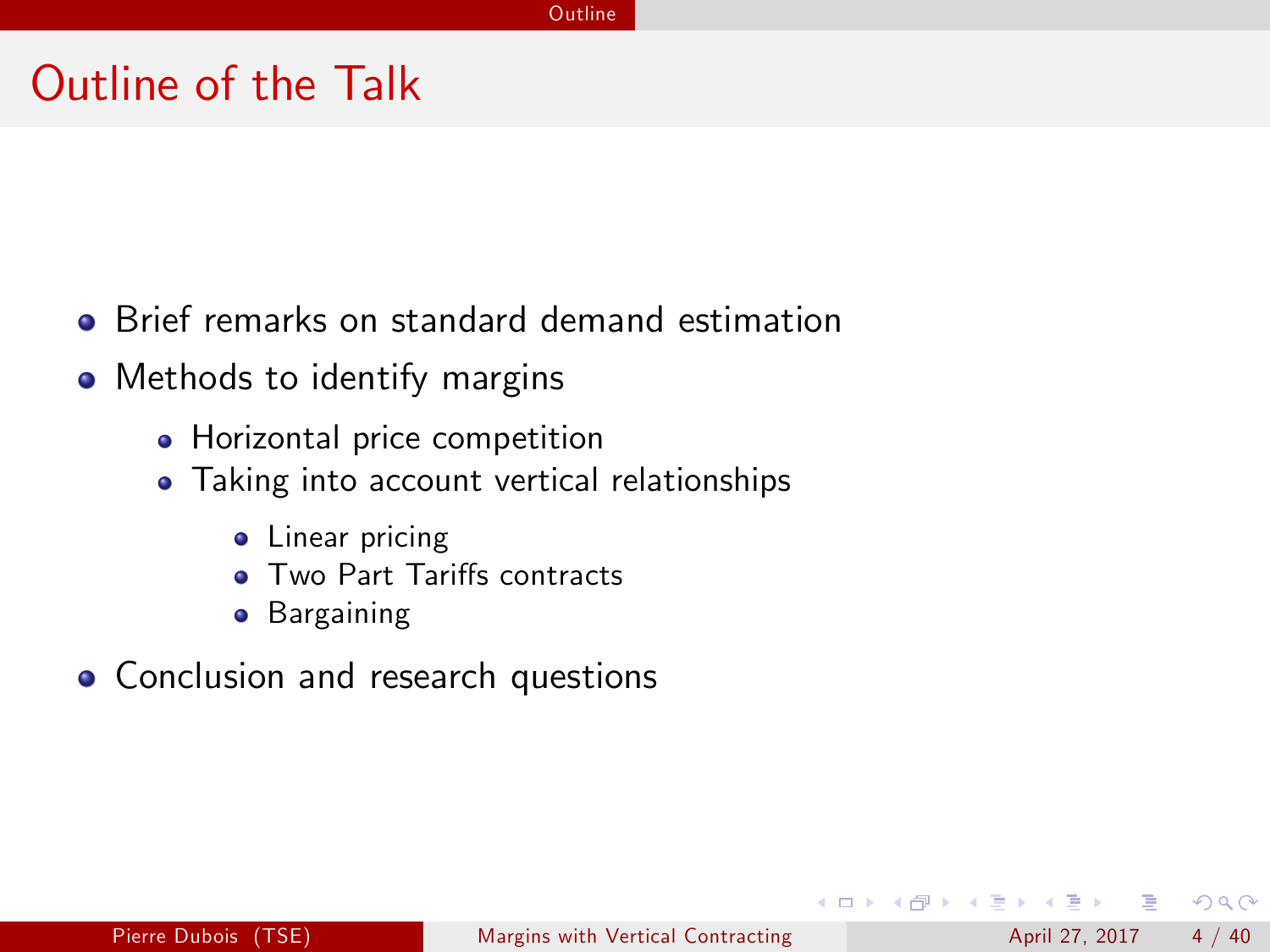#### Demand

• Research on how to obtain a flexible demand function between quantities q, prices p, observed and unobserved shifters (z,*ε*):

$$
\mathbf{q}=D(\mathbf{p},\mathbf{z},\varepsilon)
$$

- Dimensionality reduction with demand in *characteristics space* instead of product space
- Classical demand models: Linear Expenditure model (Stone, 1954), Rotterdam model (Theil 1965, Barten 1966), Translog model (Christensen Jorgenson Lau 1975), Almost Ideal Demand System (Deaton and Muellbauer 1980), ...
- Workhorse random utility model underlying consumer decisions:
	- Usually implemented as discrete choice, but does not have to be
	- Random coefficient logit (Berry 1994, BLP 1995)

 $\Omega$ 

 $\mathbf{A} \equiv \mathbf{A} + \mathbf{A} \mathbf{B} + \mathbf{A} \mathbf{B} + \mathbf{A} \mathbf{B} + \mathbf{B} \mathbf{B}$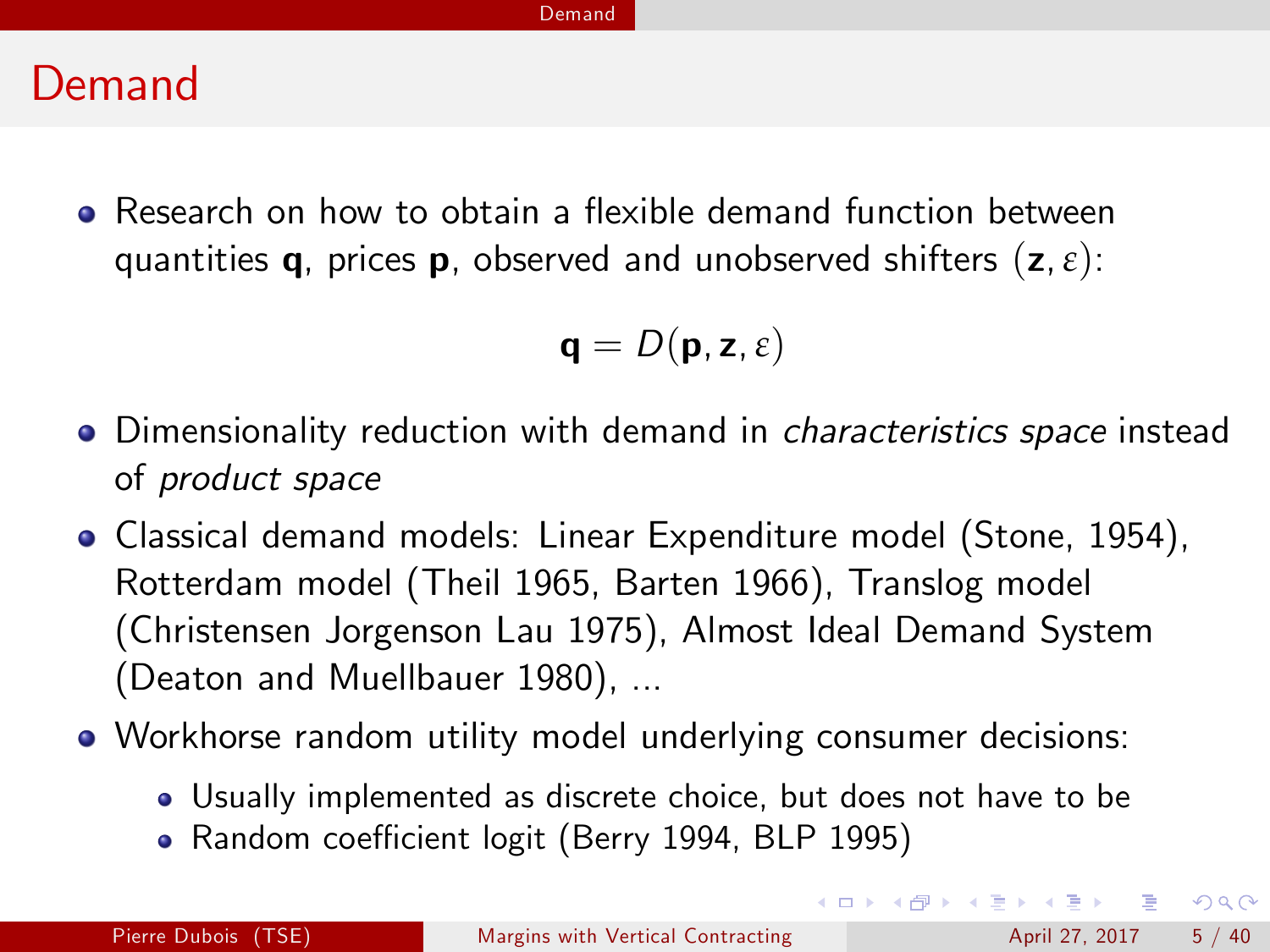### Random Coefficients Logit Model

- Identification and estimation on market or consumer level data
- Any random utility model can be approximated by a mixed logit model, provided the mixing distribution is adequate (McFadden and Train 2000)
- Random coefficients allow relax the strong restrictions on substitution patterns imposed by the Logit model
- $\bullet$  Model is identified on market level data with instrumental variables for prices that must be independent of demand shocks
	- "BLP" instruments: characteristics of competing goods
	- Hausman instruments: prices in other markets (indirect cost measures)
	- Cost shifters
- No need to know or specify the supply side (Nevo 2001)

 $QQ$ 

イロト イ押ト イヨト イヨト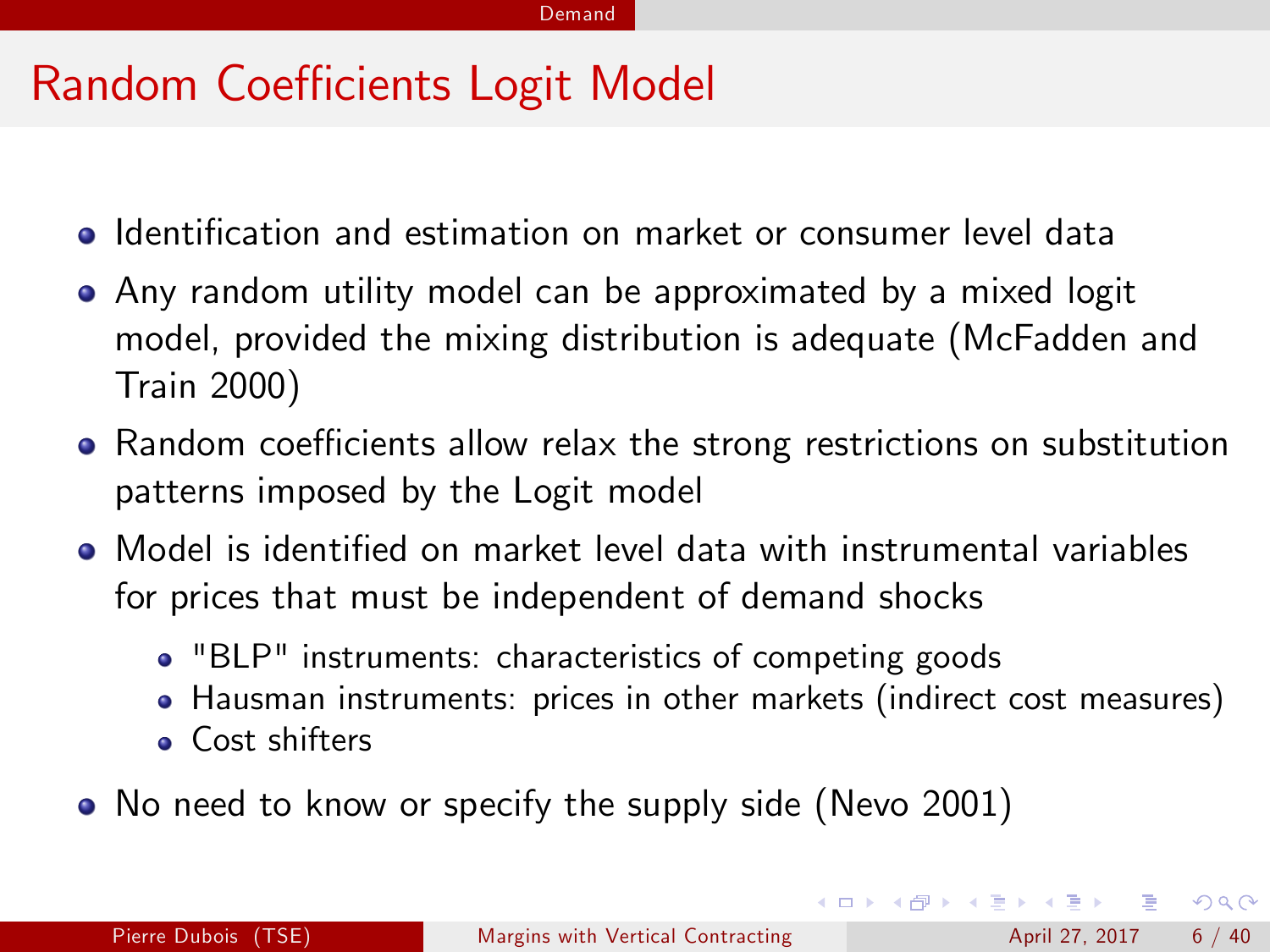#### Extension of Discrete Choice Demand Models

- Multiple Discreteness: Hendel (1999) models the demand for computers by firms. Each firm buys several brands and several units
- Discrete/continuous models (Dubin-McFadden 1984, Hanemann 1984, Smith 2004, Dubois Jodar, 2011, Dubois Griffith Nevo 2014)
- Dynamics, stockpiling (Hendel Nevo 2006, Dubois Magnac 2015)
- Uninformed consumer: search models (De los Santos Hortaçsu Wildenbeest 2012)

 $QQQ$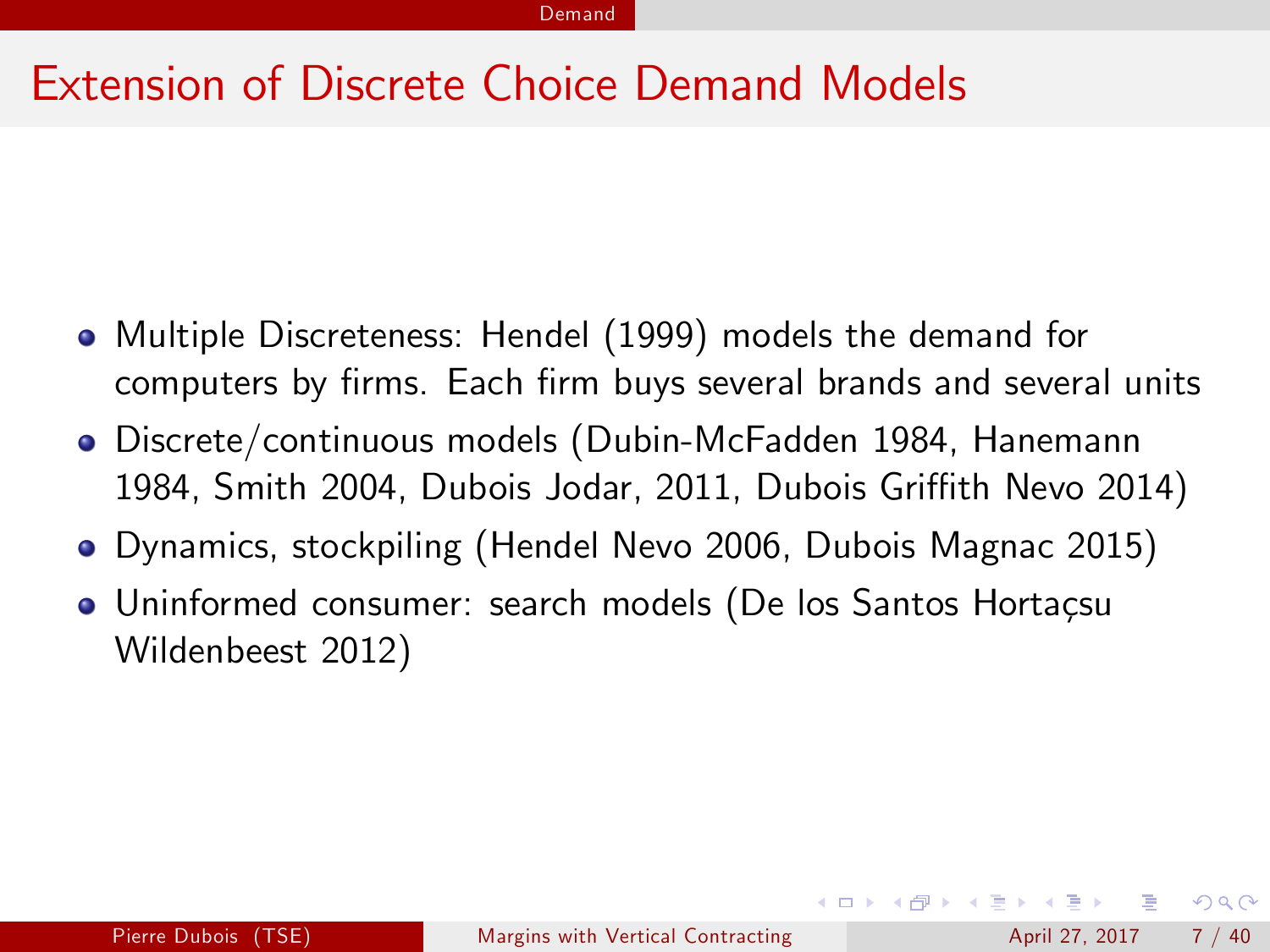#### Demand

#### Demand Models

- Assume now demand shape is identified/known independently of the supply
- In some cases, demand cannot be fully identified without a supply side equilibrium model.
- Use supply side equilibrium conditions within the demand estimation method to infer unobservable. For example:
	- Dubois Magnac (2015) with unobserved stockpiling (consumer unobserved stockpiling depends on sales promotion probability which depends on supply side strategy)
	- Dubois Saethre (2017) with unobserved choice set (patients choice of parallel imported drugs depends on pharmacy optimal choice set determination)

**KOD KARD KED KED E VOOR**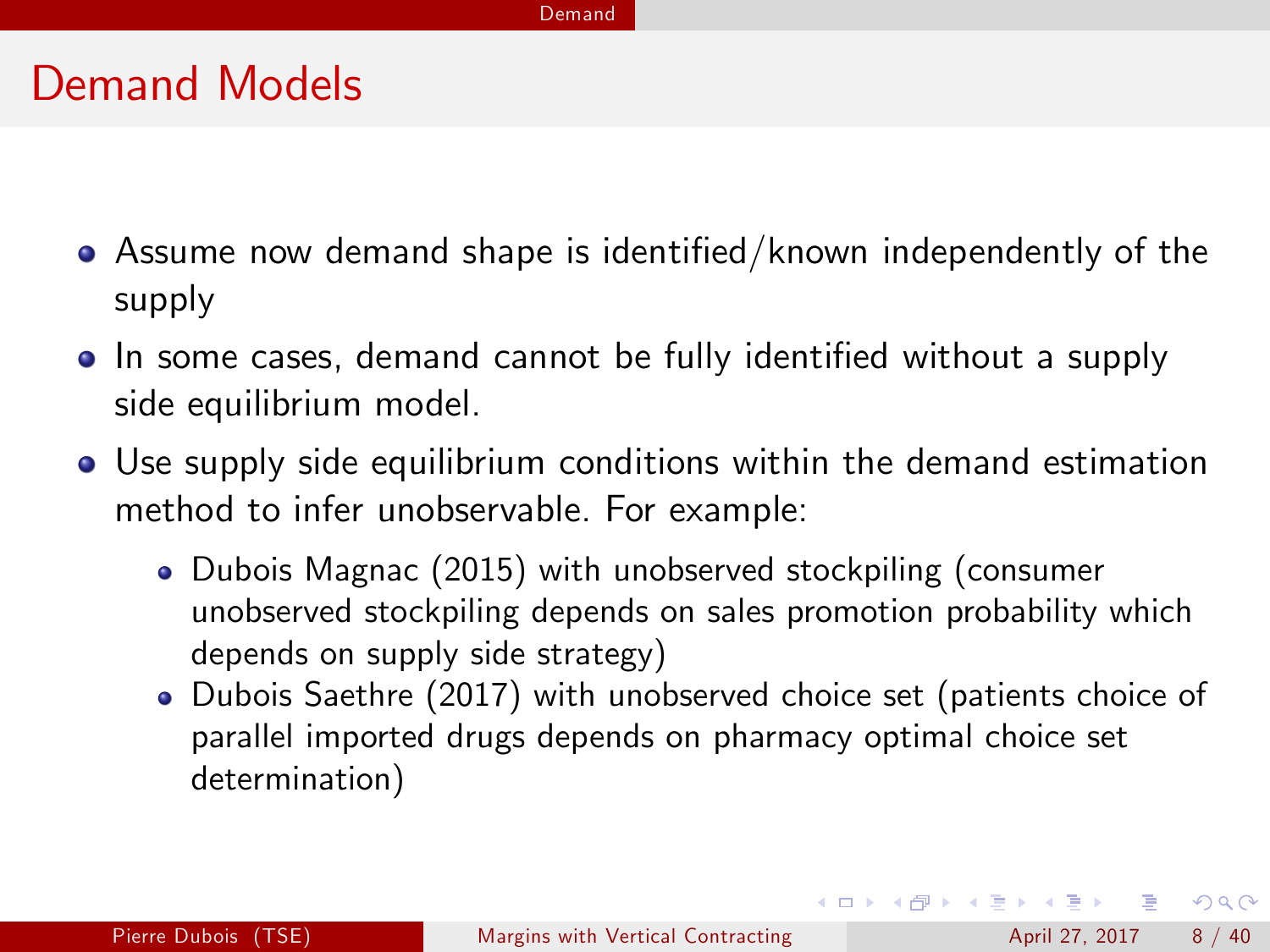# Identifying margins in horizontal price competition

- Method is driven by typical data availability: data on sale quantities and retail prices usually good but wholesale prices and marginal costs not available
- $\bullet$  Example of oligopoly with J differentiated products, from F firms
- The static profit of firm  $f$  selling goods  $G_f$  is

$$
\Pi_f = \sum_{j \in G_f} \underbrace{(p_j - c_j)}_{\text{margin market share of } j} - \underbrace{C_f(z)}_{\text{fixed cost}}
$$

for any vector of state variables  $z$  (advertising, regulation, ..).

 $\Omega$ 

 $\left\{ \begin{array}{ccc} 1 & 0 & 0 \\ 0 & 1 & 0 \end{array} \right.$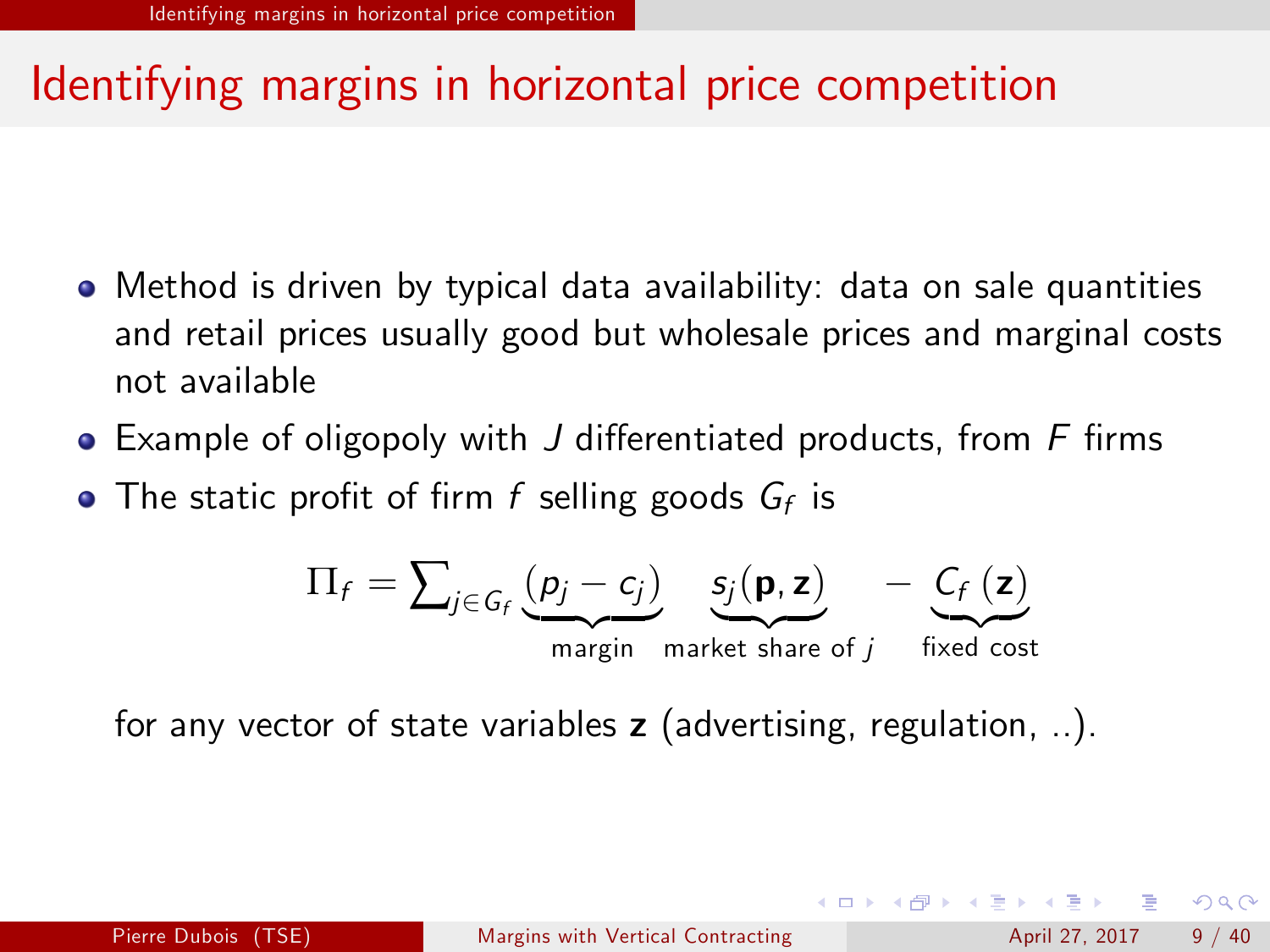# Identifying margins in horizontal price competition

 $\bullet$  Assuming Bertrand-Nash equilibrium across F firms, for all  $$ 

$$
s_j(\mathbf{p}, \mathbf{z}) + \sum\nolimits_{k \in G_f} (p_k - c_k) \frac{\partial s_k(\mathbf{p}, \mathbf{z})}{\partial p_j} = 0
$$

- Valid even in a dynamic setting for any MPE where price is one strategic variable, provided current price  $\mathbf{p}_t$  does not affect future states  $z_{t+\tau}$
- If all relevant state variables z are observed, we obtain J linear equations with J unknowns  $(p_i - c_j)$ , so that margins are identified using

$$
\mathbf{p} - \mathbf{c} = \Omega^{-1} \mathbf{s}(\mathbf{p}, \mathbf{z})
$$
  
where 
$$
\Omega_{jk} = \begin{cases} -\partial s_k / \partial p_j & \text{if } \{k, j\} \subset G_f \\ 0 & \text{otherwise} \end{cases}
$$

 $=$   $\Omega$ 

メロメ メ都 メメ きょくきょ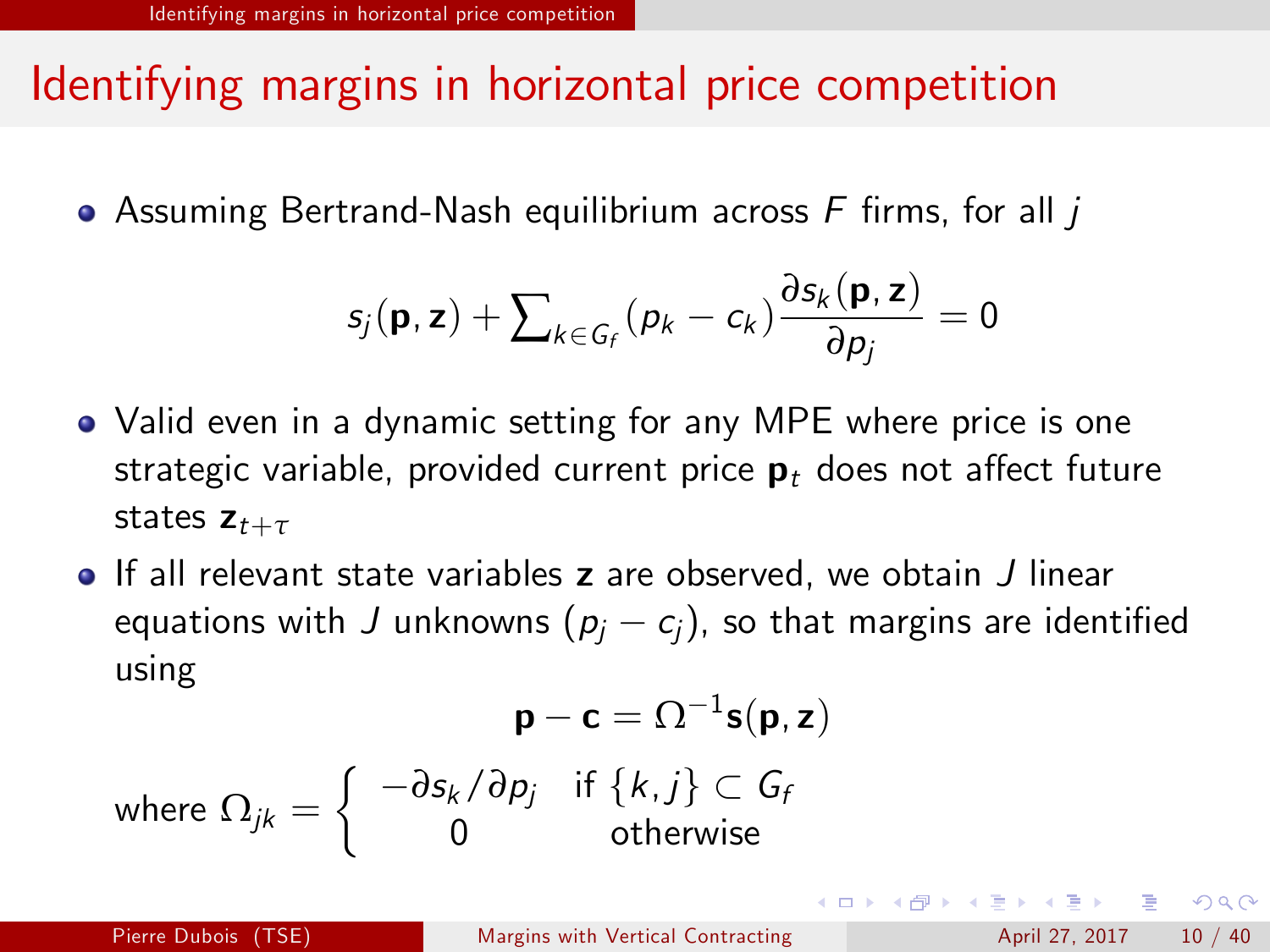# Identifying margins in horizontal price competition

#### • Very powerful:

- identifies margins with market structure, demand shape and equilibrium prices and quantities
- Very useful:
	- Given current horizontal price competition model, marginal costs are identified and allow to perform horizontal merger simulation (Nevo, 2000) or simulate other counterfactual price equilibrium
	- Estimating margins under different horizontal price competition (collusion, Bertrand competition) and adding an external assumption on marginal costs or margins allows test between models of conduct (Nevo, 2001)

 $\Omega$ 

K ロ > K 個 > K 경 > K 경 > 시 경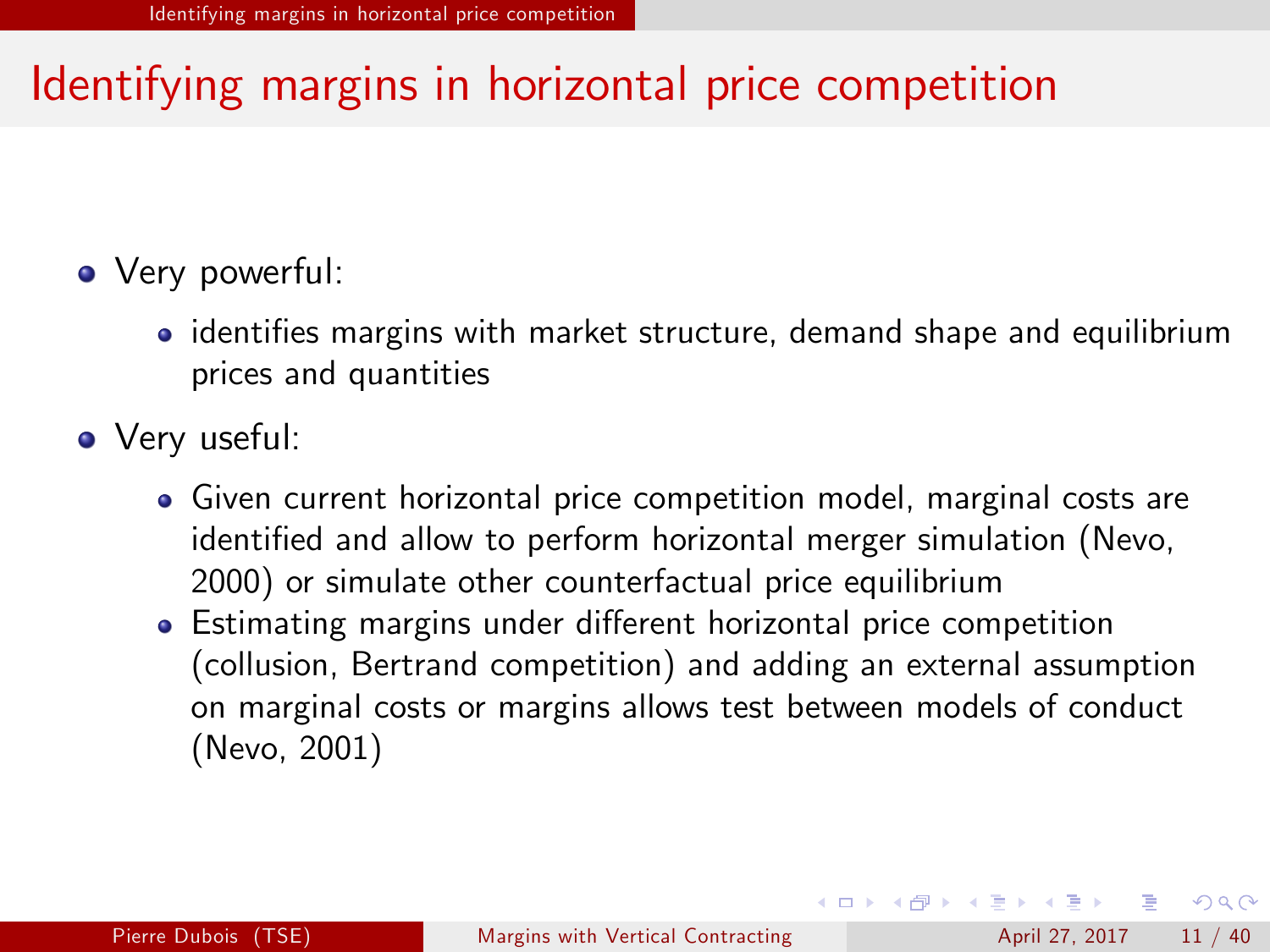# Counterfactual merger Simulation

- Once recovered marginal costs, simulate post-merger price equilibrium
- Marginal costs are

$$
\mathbf{c} = \mathbf{p}^{pre} + \Omega^{pre^{-1}} \mathbf{s}(\mathbf{p}^{pre}, \omega)
$$

with  $\Omega_{jk}^{\mathit{pre}}=\frac{\partial s_{k}}{\partial p_{j}}$  $\frac{\partial s_k}{\partial p_j}$  if  $\{k,j\} \subset G_f^{pre}$  $f_f^{pre}$ ,  $0$  otherwise

• Assuming same state variables  $\omega$  ( $\omega^{pre} = \omega^{post}$ ) and same marginal cost  $(\mathbf{c}^{pre}\!=\mathbf{c}^{post}\!=\mathbf{c})$ , post merger prices satisfy

$$
\mathbf{p}^{post} = \mathbf{c} - \Omega^{post^{-1}} \mathbf{s}(\mathbf{p}^{post}, \omega)
$$

where  $\Omega^{post}$  is the post merger matrix. Then

$$
\mathbf{p}^{post} = \mathbf{p}^{pre} + \Omega^{pre^{-1}} \mathbf{s}(\mathbf{p}^{pre}, \omega) - \Omega^{post^{-1}} \mathbf{s}(\mathbf{p}^{post}, \omega)
$$
  
- margin pre merger + margin post merger  
Here Dubois (TSE)  
Margins with Vertical Contracting  
April 27, 2017 12 / 40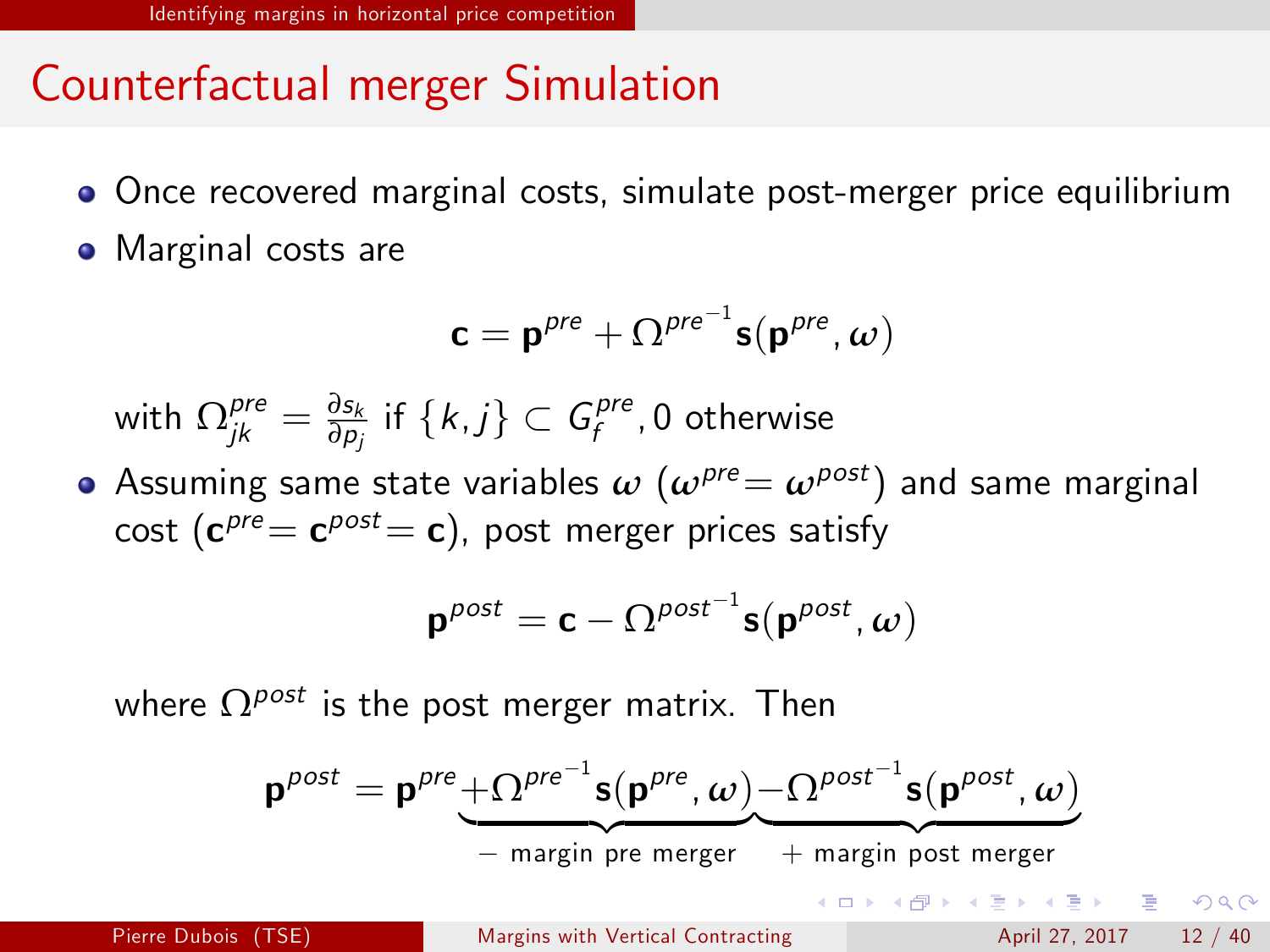## Testing across models of horizontal price competition

Under Bertrand-Nash competition

$$
\mathbf{c} = \mathbf{p} - \Omega^{-1} \mathbf{s}(\mathbf{p}, \mathbf{z}) \rightarrow c_{jt}^0
$$

**•** Under collusion

$$
\mathbf{c} = \mathbf{p} - \boldsymbol{\Omega}_{\text{collision}}^{-1} \mathbf{s}(\mathbf{p}, \mathbf{z}) \rightarrow c_{jt}^1
$$

- Can compare  $c_{jt}^0$  and  $c_{jt}^1$  to potentially observed accounting margins to reject one model or another
- Introduce a model for marginal costs

$$
\left\{ \begin{array}{l} c_{jt}^0 = x_{jt}\beta^0 + \varepsilon_{jt}^0 \\ c_{jt}^1 = x_{jt}\beta^1 + \varepsilon_{jt}^1 \end{array} \right.
$$

and test which model has the hetter fit.

 $QQQ$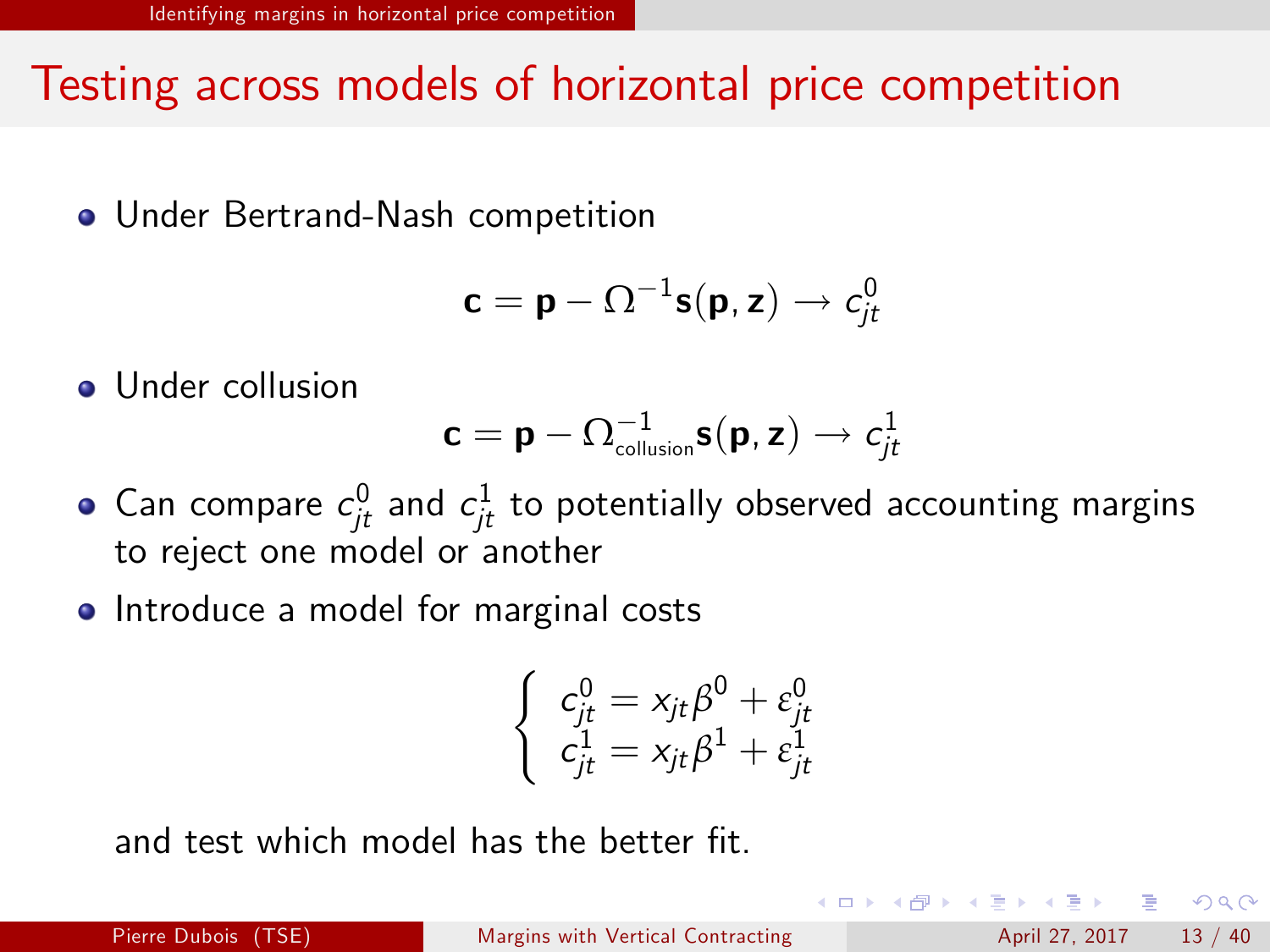# Issues with Horizontal Price Competition Model

- **Ignores the possible intermediary between the producer and consumer:** retailer, platform, ..
- Consumer prices may not be chosen by manufacturer/producer
- Can cause many problems: for example, likely bias towards finding collusion when there is none because retailer takes into account effects across products, estimated margins corresponding to retail margins only if linear pricing without vertical restraints
- Extension to vertical contracts necessary: double marginalization, non linear pricing, vertical restraints, multiple equilibria

 $\Omega$ 

イロト イ押ト イヨト イヨト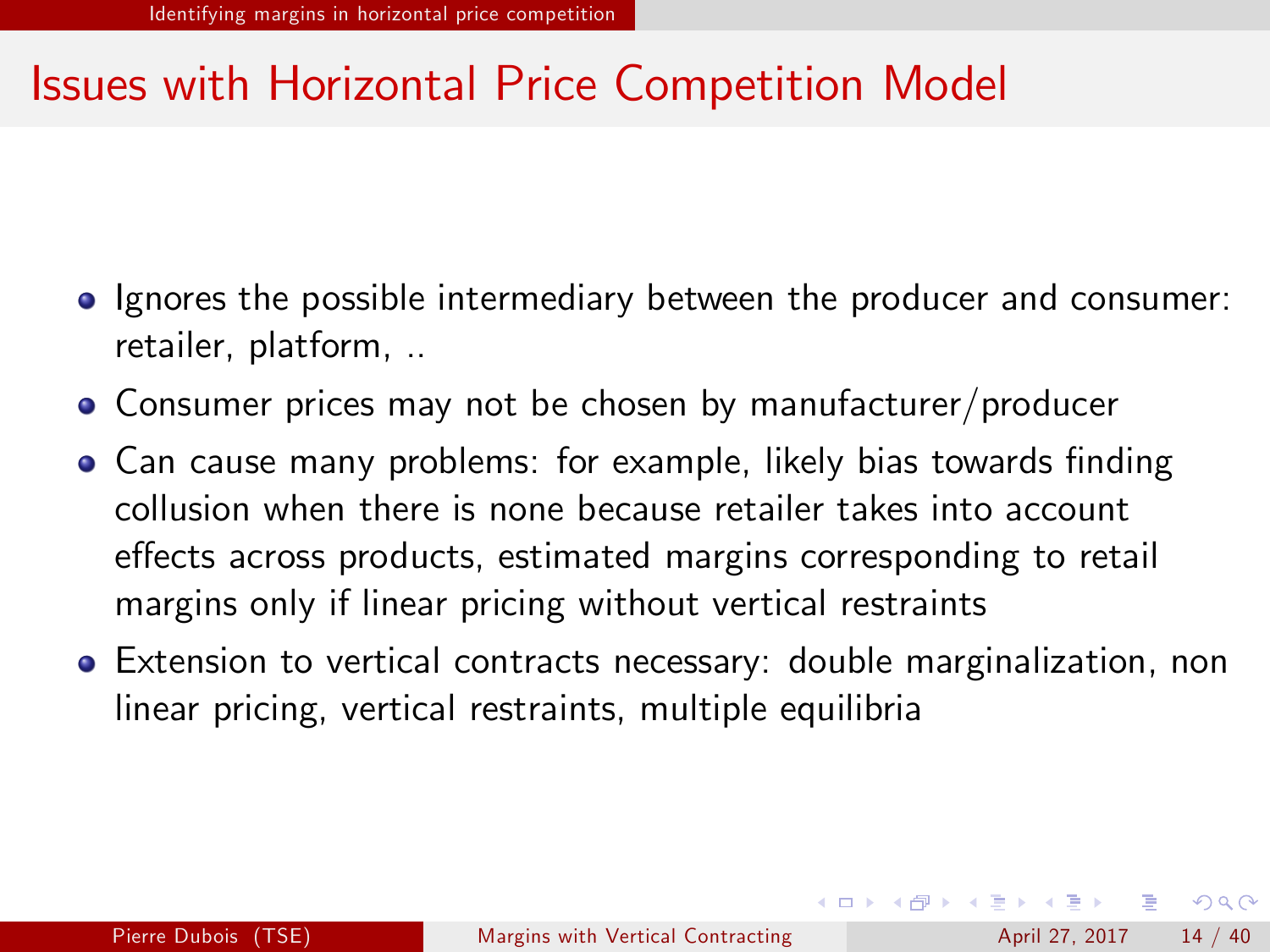# Vertical Linear Pricing: Double Marginalization

- Simple extension with linear pricing vertical contracts
- Retailer profit given w

$$
\Pi^r = \sum_{j \in S_r} (p_j - w_j - c_j) s_j(\mathbf{p})
$$

Bertrand-Nash equilibrium in retail prices among retailers

$$
s_j+\sum_{k\in S_r}(p_k-w_k-c_k)\frac{\partial s_k}{\partial p_j}=0
$$

identifies retail margins as solution of

$$
\mathbf{p} - \mathbf{w} - \mathbf{c} = \Omega^{-1} \mathbf{s}(\mathbf{p}) \qquad \rightarrow \qquad (\mathbf{p} - \mathbf{w} - \mathbf{c})^*
$$

 $\Omega$ 

イロト イ母 トイラト イラト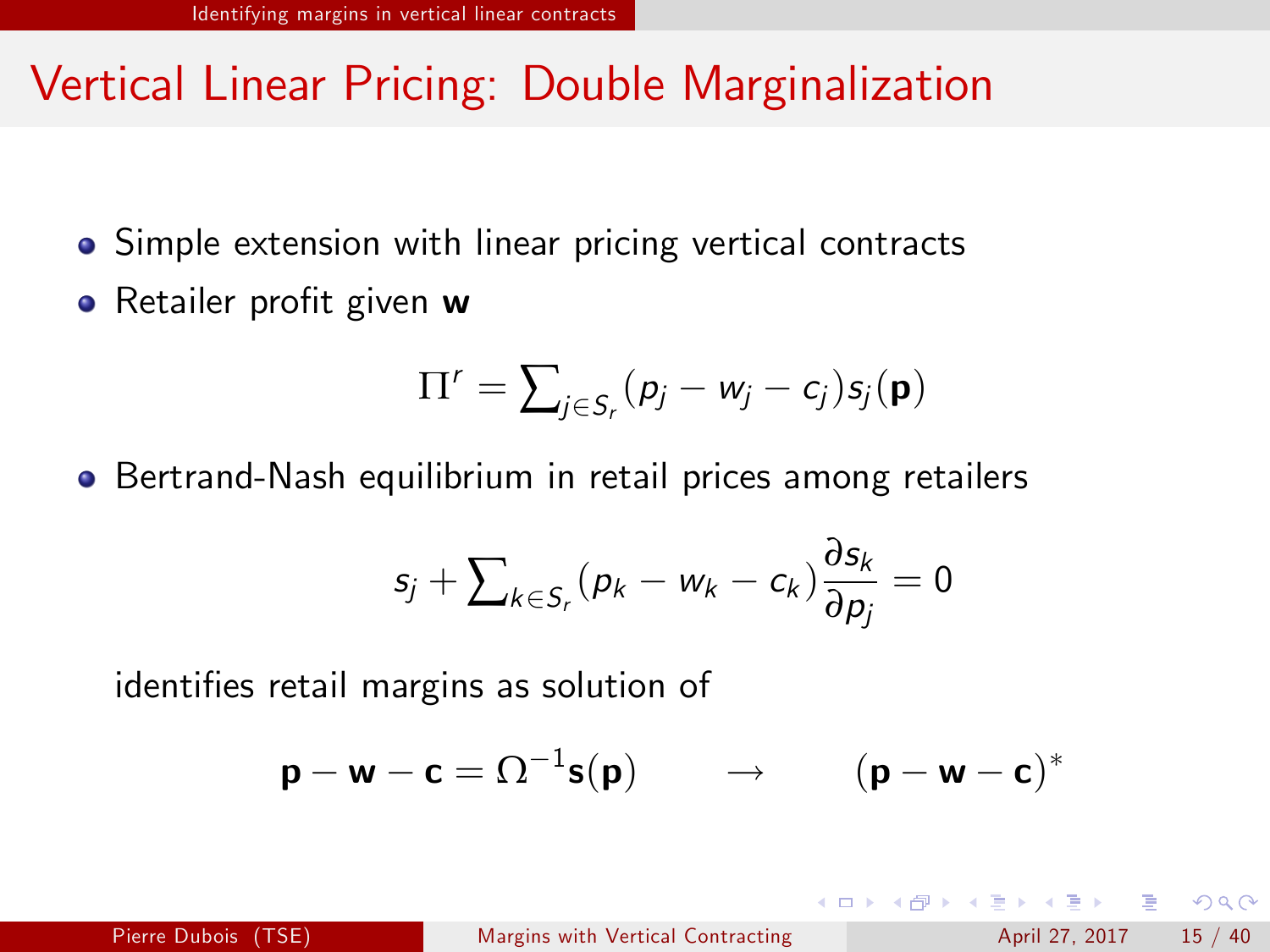# Vertical Linear Pricing: Double Marginalization

 $\bullet$  Profit of manufacturer f is

$$
\Pi^f = \sum_{j \in G_f} (w_j - \mu_j) s_j(\mathbf{p})
$$

Bertrand-Nash equilibrium in wholesale prices among manufacturers

$$
s_j + \sum_{k \in G_f} \sum_{l=1...,J} (w_k - \mu_k) \frac{\partial s_k}{\partial p_l} \frac{\partial p_l}{\partial w_j} = 0 \rightarrow \qquad (\mathbf{w} - \mathbf{\mu})^*
$$

Derivatives  $\frac{\partial p_l}{\partial w_j}$  by total differentiation of retailer's first order conditions

Retail margins  $(p_j - w_j - c_j)$  and wholesale margins  $(w_j - \mu_j)$  are identified, thus total marginal cost  $(\mu_i + c_j)$  is identified

<span id="page-15-0"></span> $\Omega$ 

 $A \cup B \rightarrow A \oplus B \rightarrow A \oplus B \rightarrow A \oplus B \rightarrow B$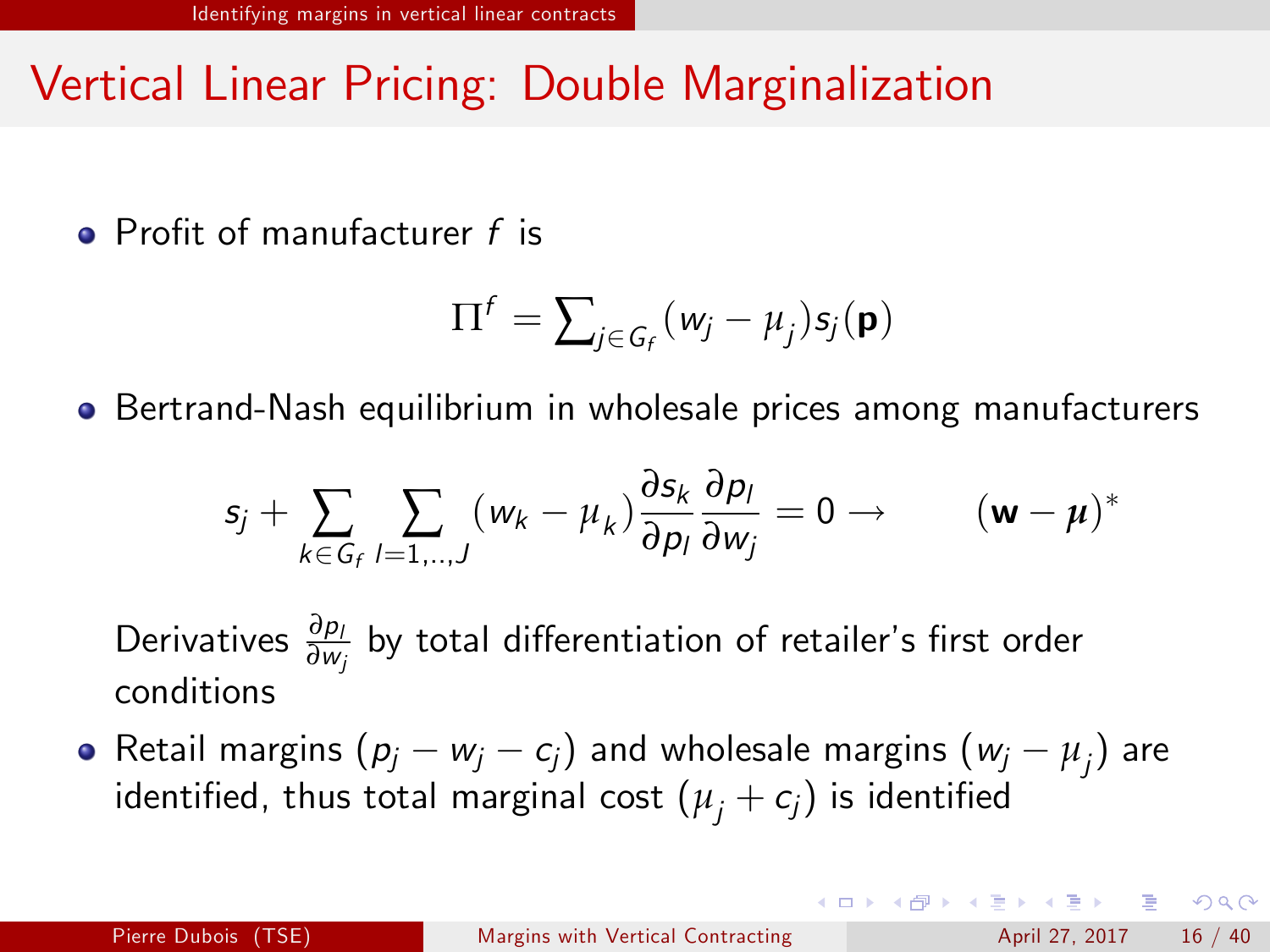- But parties may have an incentive to use non linear pricing contracts, vertical restraints
- Theoretical arguments (Bernheim Whinston 1985, Rey Tirole 1986, O'Brien Shaffer 1997, Rey Vergé 2004)
- Empirical evidence (Villas-Boas, 2007, Bonnet Dubois, 2010)
- **•** Price equilibrium conditions change relationship between margins, demand shape and market structure

<span id="page-16-0"></span> $\Omega$ 

イロト イ押ト イヨト イヨト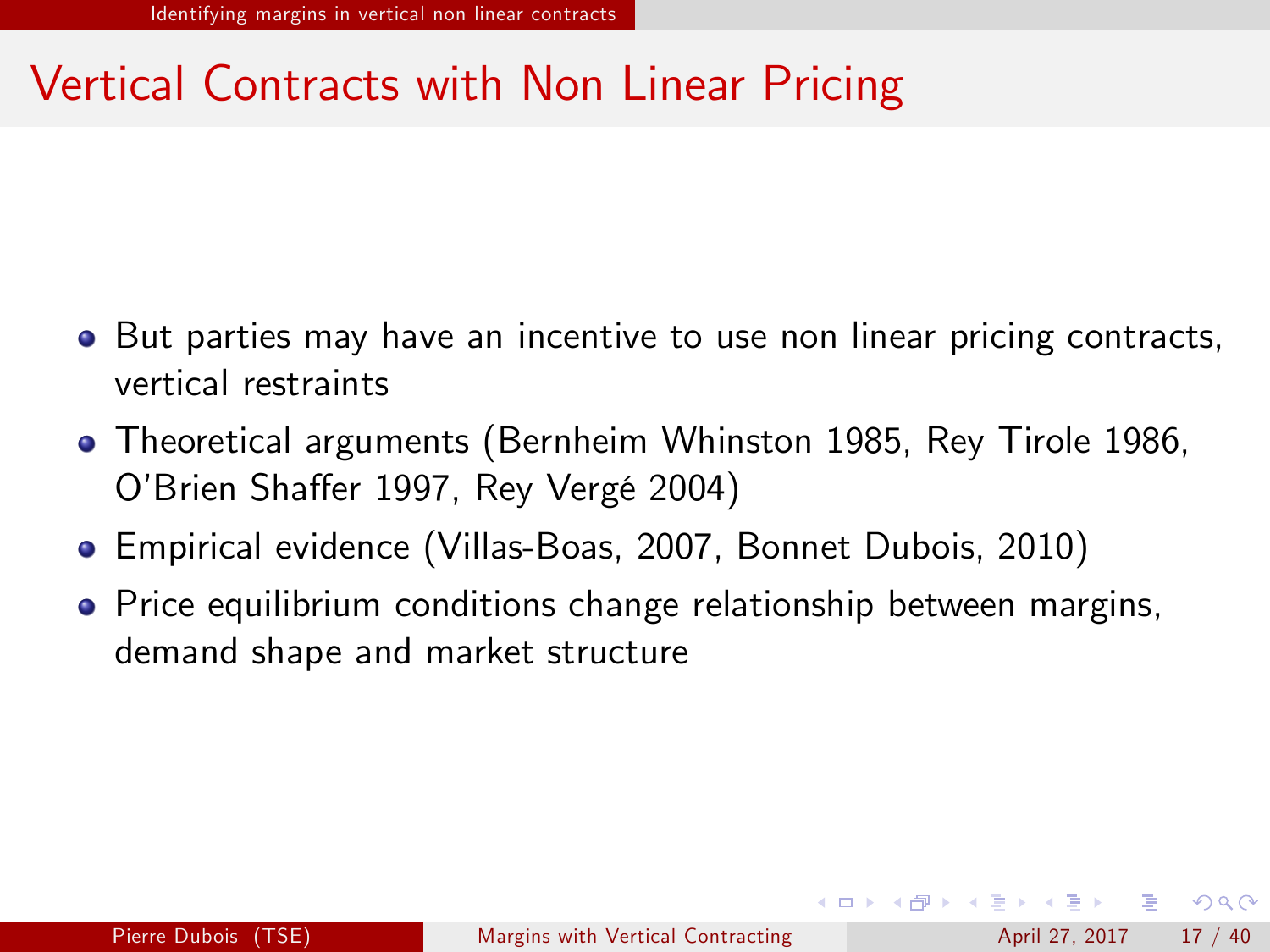- Two-part Tariffs (Rey Vergé, 2004, 2010, Bonnet Dubois, 2010)
- Simultaneous take-it or leave-it offers from manufacturers to retailers
- Manufacturers set  $w_k$  and franchise fee  $F_k$  to maximize

$$
\Pi^f = \sum_{k \in G_f} [(w_k - \mu_k) s_k(\mathbf{p}) + F_k]
$$

subject to participation constraints  $\Pi^r\geq \overline{\Pi}^r$ , where

$$
\Pi^r = \sum_{j \in S_r} [(p_j - w_j - c_j)s_j(\mathbf{p}) - F_j]
$$

As participation constraints must be binding:

$$
\Pi^{f} = \sum_{k \in G_{f}} \underbrace{(p_{k} - \mu_{k} - c_{k}) s_{k}(\mathbf{p})}_{total margin} + \sum_{k \notin G_{f}} \underbrace{(p_{k} - w_{k} - c_{k}) s_{k}(\mathbf{p}) - \sum_{j \notin G_{f}} F_{j}}_{\text{retail margin}}
$$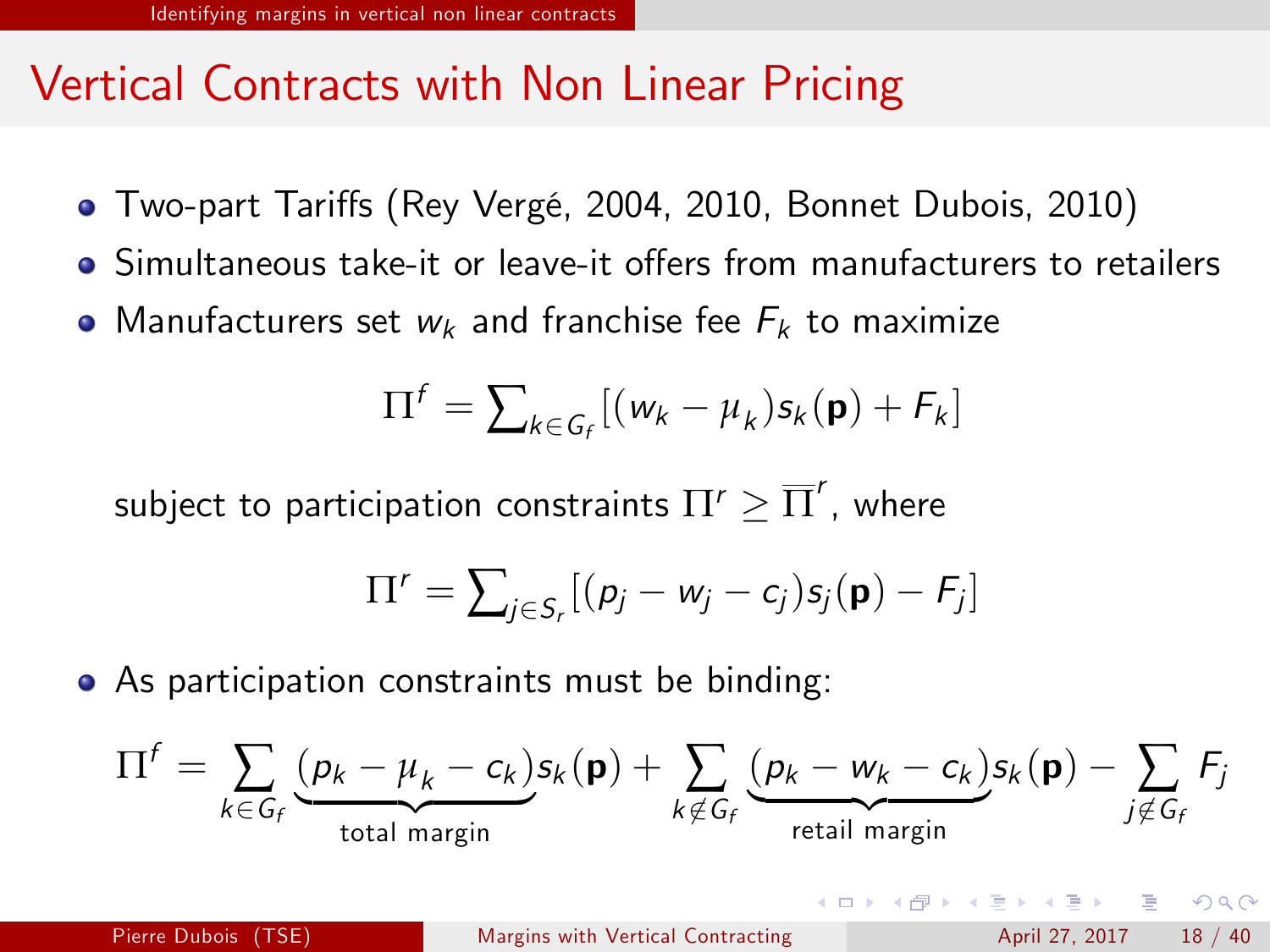Binding participation constraints  $(\overline{\Pi}'=0)$ :

$$
\sum_{j \in S_r} F_j = \sum_{j \in S_r} [(p_j - w_j - c_j) s_j(\mathbf{p})]
$$

$$
\Pi^{f} = \sum_{k \in G_{f}} [(w_{k} - \mu_{k})s_{k}(\mathbf{p})] + \sum_{k \in G_{f}} F_{k}
$$
\n
$$
= \sum_{k \in G_{f}} [(w_{k} - \mu_{k})s_{k}(\mathbf{p})] + \sum_{r} (\sum_{k \in S_{r}} F_{k}) - \sum_{k \notin G_{f}} F_{k}
$$
\n
$$
= \sum_{k \in G_{f}} (w_{k} - \mu_{k})s_{k}(\mathbf{p}) + \sum_{r} [\sum_{j \in S_{r}} (p_{j} - w_{j} - c_{j})s_{j}(\mathbf{p})] - \sum_{k \notin G_{f}} F_{k}
$$
\n
$$
= \sum_{k \in G_{f}} [(w_{k} - \mu_{k})s_{k}(\mathbf{p})] + \sum_{k} (p_{k} - w_{k} - c_{k})s_{k}(\mathbf{p}) - \sum_{k \notin G_{f}} F_{k}
$$
\n
$$
= \sum_{k \in G_{f}} (p_{k} - \mu_{k} - c_{k})s_{k}(\mathbf{p}) + \sum_{k \notin G_{f}} (p_{k} - w_{k} - c_{k})s_{k}(\mathbf{p}) - \sum_{j \notin G_{f}} F_{j}
$$

 $=$   $\Omega$ 

 $\left\{ \begin{array}{ccc} 1 & 0 & 0 \\ 0 & 1 & 0 \end{array} \right.$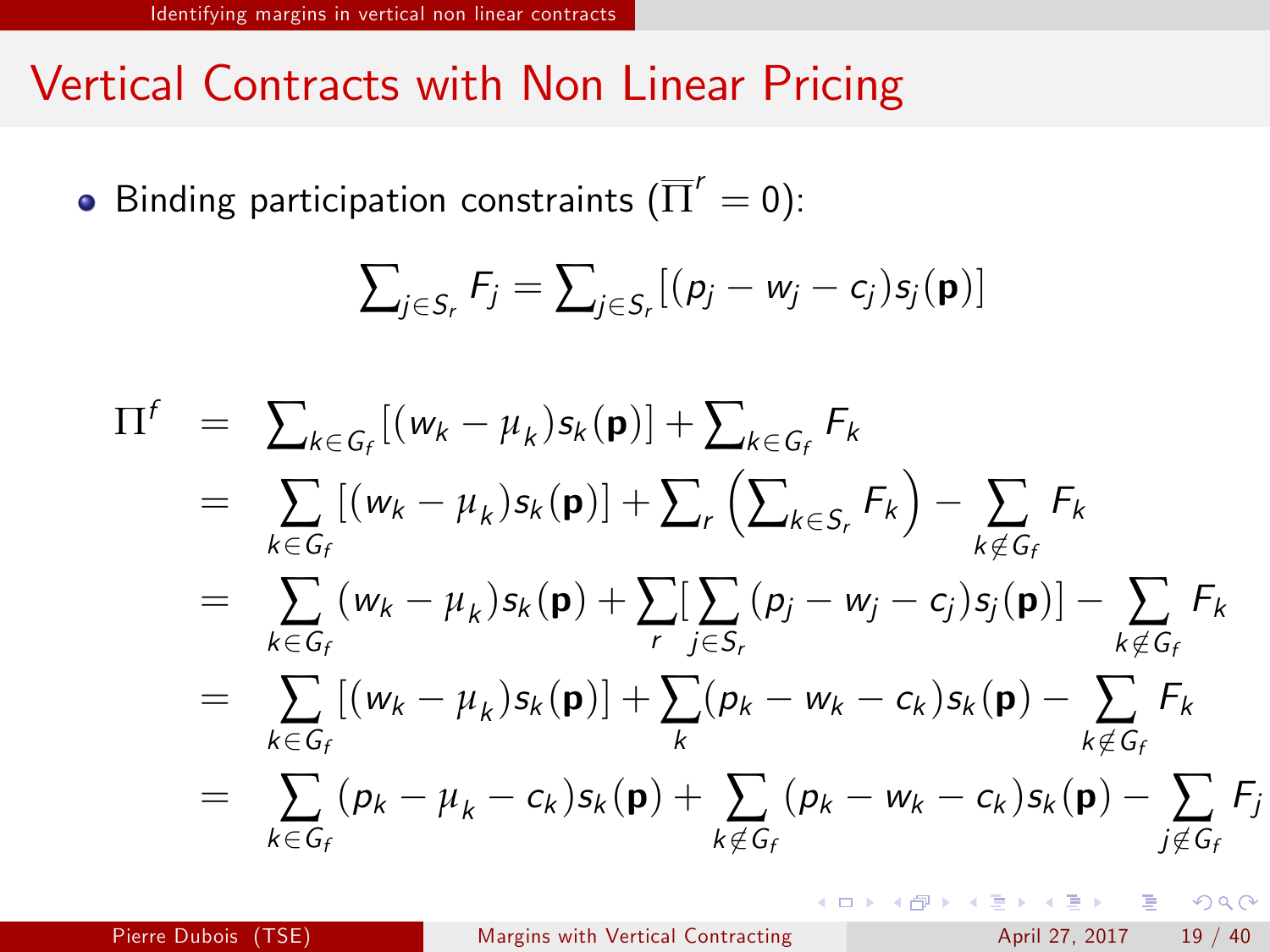Resale Price Maintenance (RPM) equilibrium :

$$
\max_{\{p_k,w_k,F_k\}\in\mathcal{G}_f}\Pi^f=\max_{\{p_k\}\in\mathcal{G}_f}\Pi^f
$$

- **•** Pricing decisions implemented by manufacturers
- First order conditions of RPM equilibrium

$$
\sum_{k \in G_f} (p_k - \mu_k - c_k) \frac{\partial s_k(\mathbf{p})}{\partial p_j} + s_j(\mathbf{p}) + \sum_{k \notin G_f} (p_k - w_k - c_k) \frac{\partial s_k(\mathbf{p})}{\partial p_j} = 0
$$

- Multiple equilibria depending on wholesale prices
- **.** Contrary to linear pricing: no identification of margins

 $QQQ$ 

K個 > スミ > スミ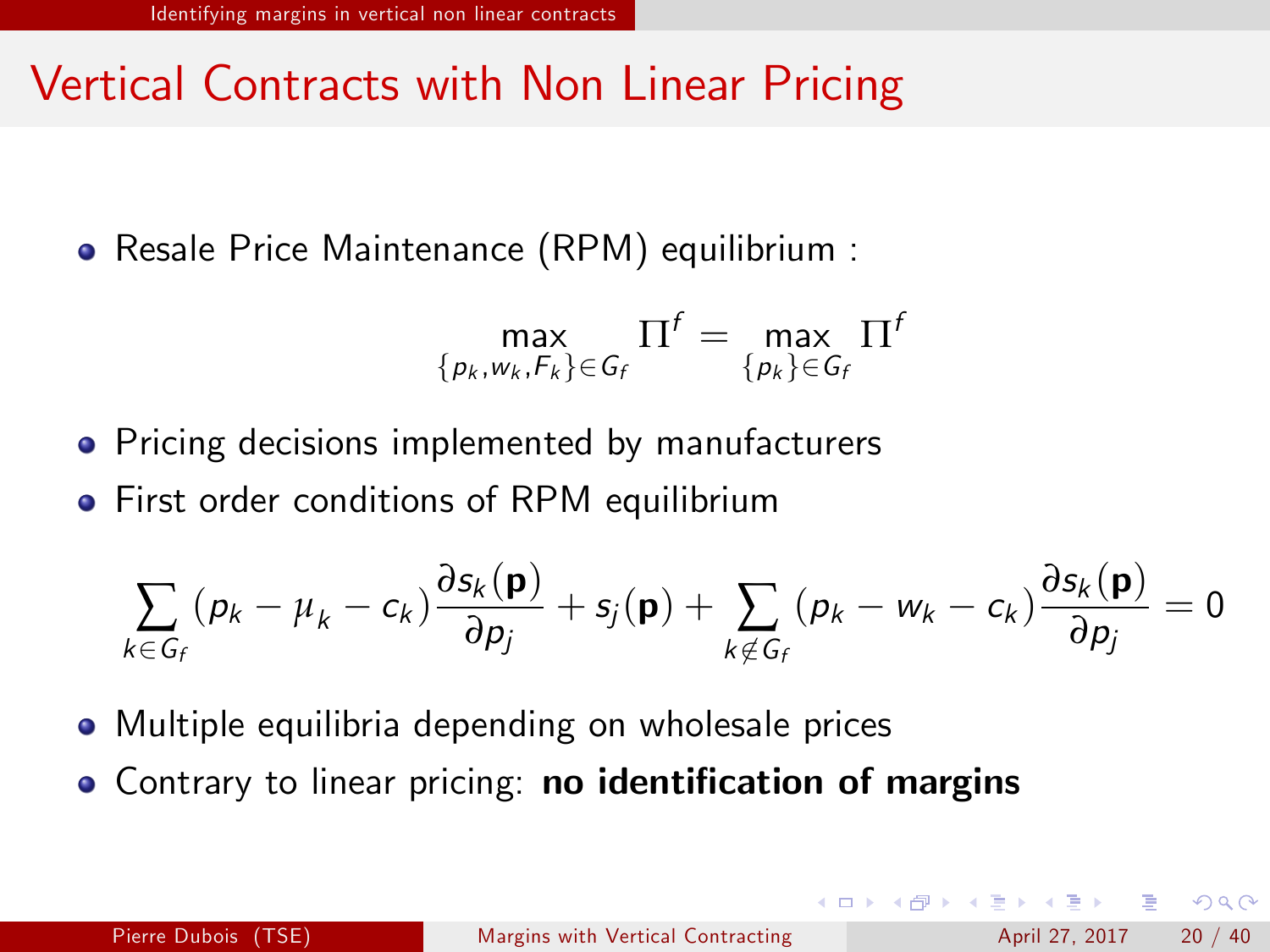- Identifying assumption (choosing a possible equilibrium):
	- $w_k^* = \mu_k$ : retailers as residual claimants and manufacturers capture full monopoly rents through fixed fees. FOC are

$$
\sum_{k=1}^{J} (p_k - \mu_k - c_k) \frac{\partial s_k(\mathbf{p})}{\partial p_j} + s_j(\mathbf{p}) = 0
$$

• 
$$
p_k^*(\mathbf{w}^*) - w_k^* - c_k = 0
$$
:

$$
\sum_{k \in G_f} (p_k - \mu_k - c_k) \frac{\partial s_k(\mathbf{p})}{\partial p_j} + s_j(\mathbf{p}) = 0
$$

• Total margins are then identified but not wholesale and retail margins separately nor the sharing of profit in the vertical chain

**KOD KARD KED KED E VOOR**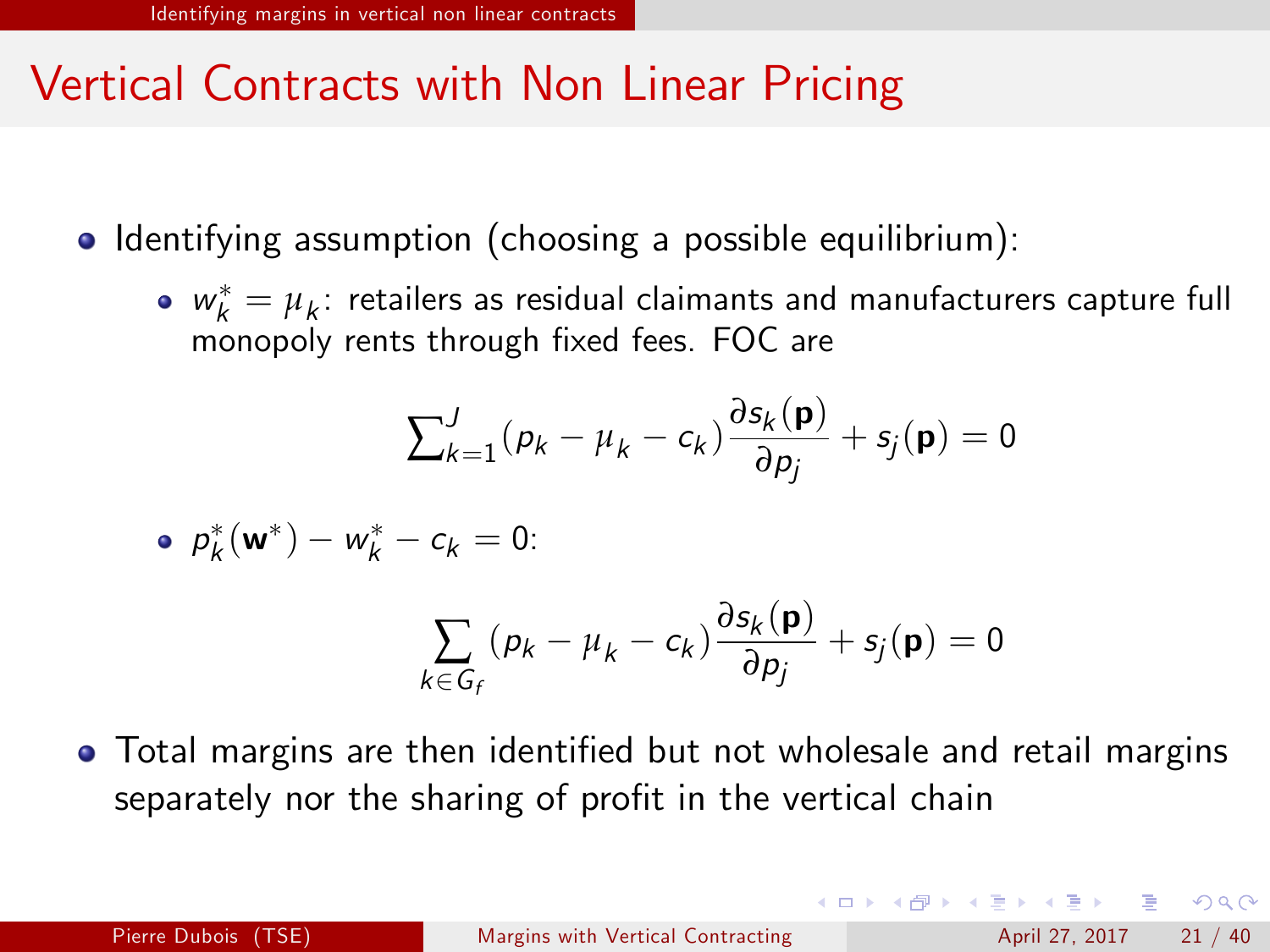Without RPM, manufacturer maximizes

$$
\max_{\{w_k\}\in G_f}\sum_{k\in G_f}(p_k-\mu_k-c_k)s_k(\mathbf{p})+\sum_{k\notin G_f}(p_k-w_k-c_k)s_k(\mathbf{p})
$$

- Then, using retailers reaction function when setting optimal retail margins, retail and wholesale margins are identified (but again not the profits because fixed fees are unidentified)
- Each two part tariff price equilibrium allows identify total marginal costs but at the condition of imposing some supply side model (contracts usually not observed by econometrician)
- Each model of vertical contract can give a full set of varying margins

<span id="page-21-0"></span> $\Omega$ 

イロト イ押ト イヨト イヨト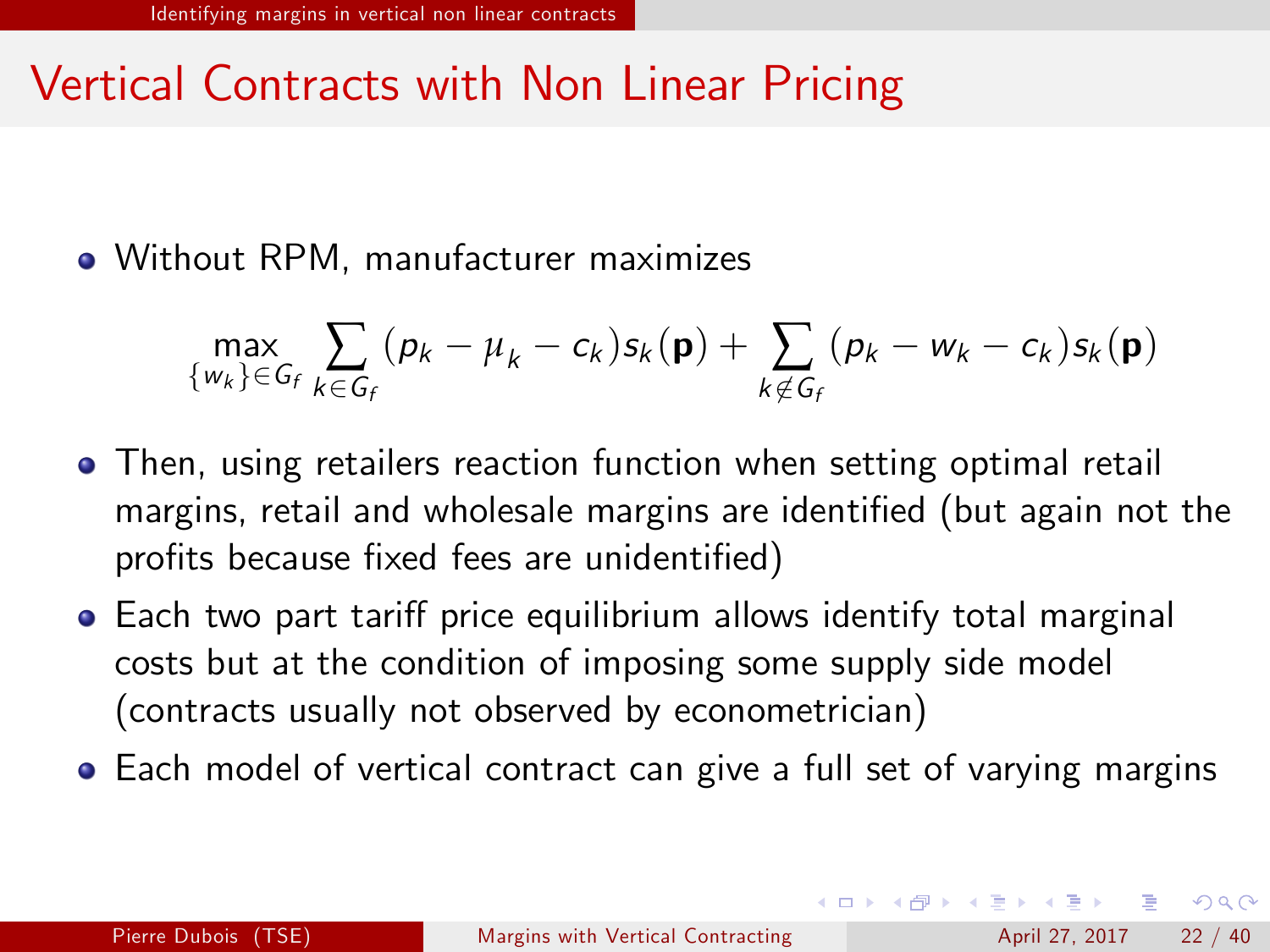# Inference on Supply Side Models

- We need to add restrictions: either on costs, margins, or cross market variations of equilibrium
- Total marginal cost for model *n* is  $\mathcal{C}_{jt}^n = \mu_{jt}^n + c_{jt}^n$ ,

$$
C_{jt}^{n} = p_{jt} - \underbrace{\left(w_{jt} - \mu_{jt}\right)^{n}}_{\text{model } n \text{ whole} \text{ angle } \max_{m \text{ angle}} - \underbrace{\left(p_{jt} - w_{jt} - c_{jt}\right)^{n}}_{\text{model } n \text{ retail margin}}
$$

- Example of testing between models using cost restrictions:
	- across products (identification improves with more products and more retailing channels)

$$
\mu_{jt}^n = \mu_{j't}^n \quad \text{if } j, j' \in S_r \quad \text{and} \quad c_{jt}^n = c_{j't}^n \quad \text{if } j, j' \in G_f
$$

• across markets  $t$  (identification improves with more markets)

$$
C_{jt}^n = W_{jt}'\alpha + \eta_{jt}
$$

Non-nested tests (Vuong 1989, Rivers Vuo[ng](#page-21-0) [20](#page-23-0)[0](#page-21-0)[2\)](#page-22-0) [f](#page-23-0)[o](#page-15-0)[r](#page-16-0) [i](#page-33-0)[n](#page-34-0)[fe](#page-15-0)[r](#page-16-0)[e](#page-33-0)[n](#page-34-0)[ce](#page-0-0)

<span id="page-22-0"></span> $QQ$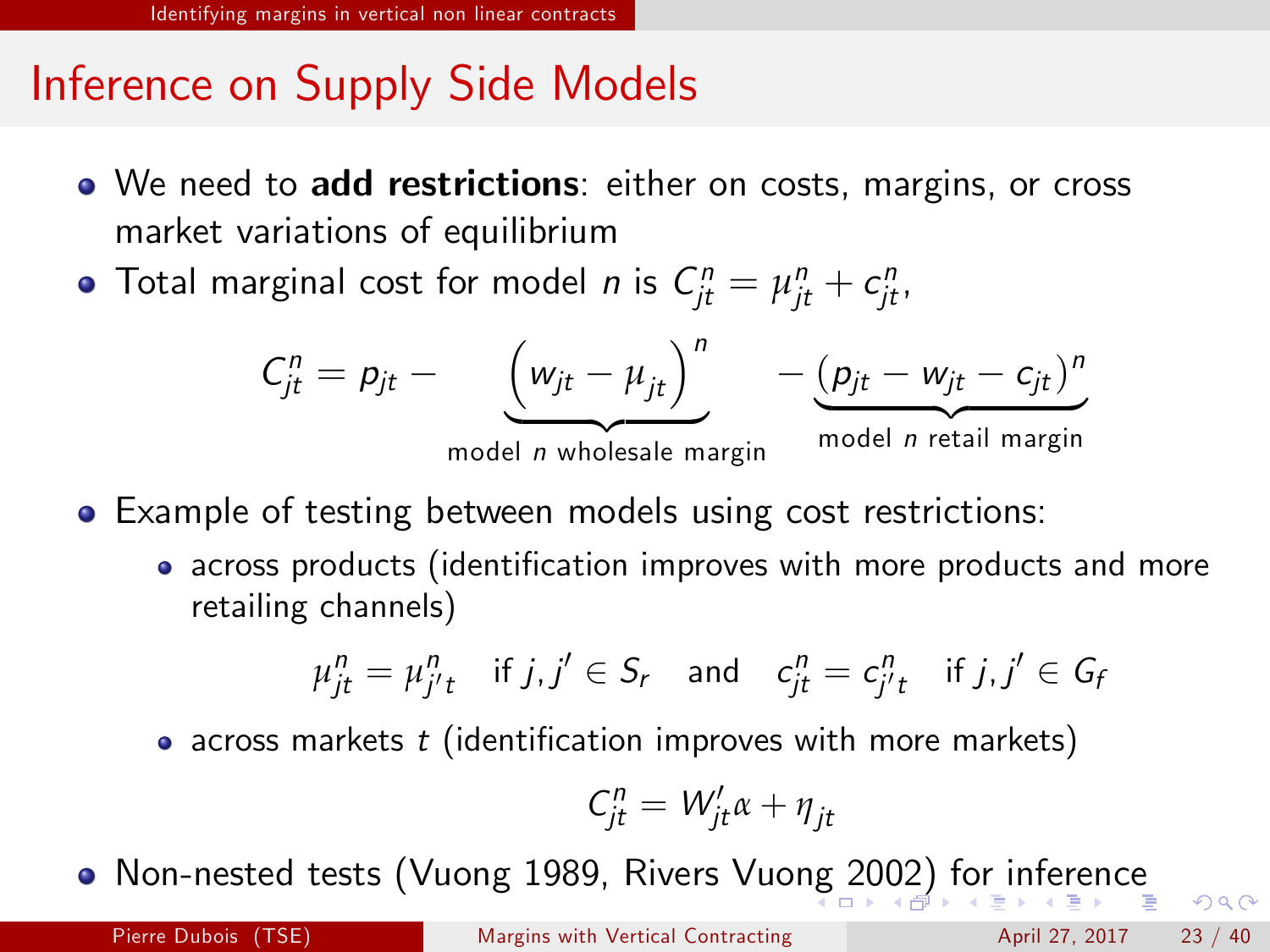## Identification in vertical contracts

- We can identify margins and marginal costs even in non linear vertical contracts (provided we maintain some cost restrictions), but not the sharing of profits because of unidentified and unobserved fixed transfers
- Solution: model the determination of reservation profits or bargaining ability of parties
- **•** For example, allow downstream retailers to have some endogenous buyer power coming from the horizontal competition of upstream manufacturers (Bonnet Dubois 2015).
- Allows to recover price-cost margins at the upstream and downstream levels, as well as fixed fees of two part tariffs contracts and the sharing of profits

<span id="page-23-0"></span> $\Omega$ 

 $\left\{ \begin{array}{ccc} 1 & 0 & 0 \\ 0 & 1 & 0 \end{array} \right.$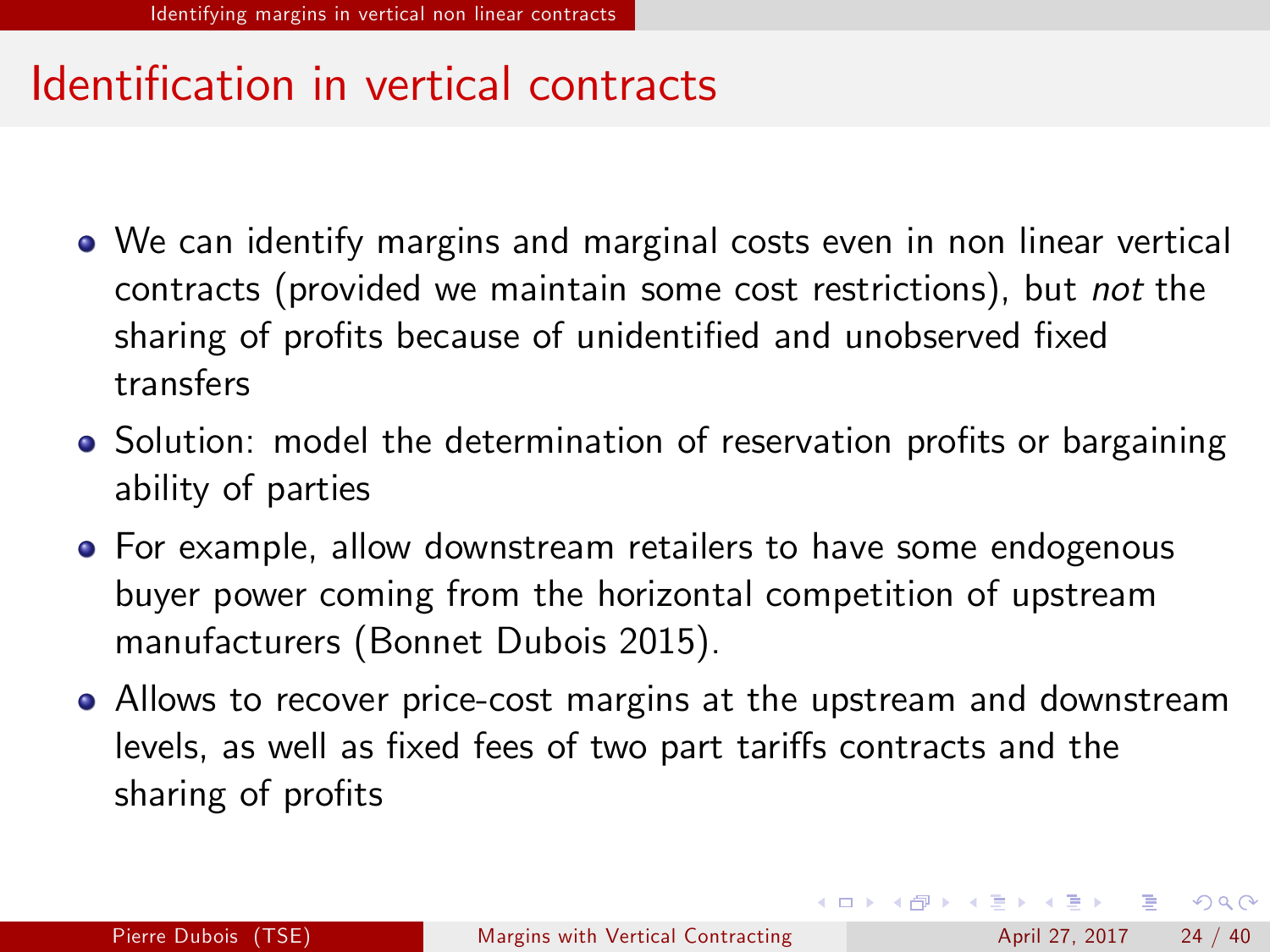- Assume manufacturers make take-it-or-leave-it offers to retailers and characterize symmetric subgame perfect Nash equilibria.
- Rey and Vergé (2010) proved existence of equilibria:
	- Contracts: franchise fees, wholesale prices but also retail prices in case of RPM.
	- Offers are public and retailers simultaneously accept or reject.
	- Retailer can reject a contract while accepting others.
	- After decisions on contracts, retailers simultaneously set retail prices, demands and contracts are satisfied.
- Contracts negotiated at firm level and not by brand i.e. "bundling" offers to retailers. Likely to increase the market power of multiproduct manufacturers and reduce the buyer power of retailers.

 $\Omega$ 

イロト イ部 トメ ヨ トメ ヨト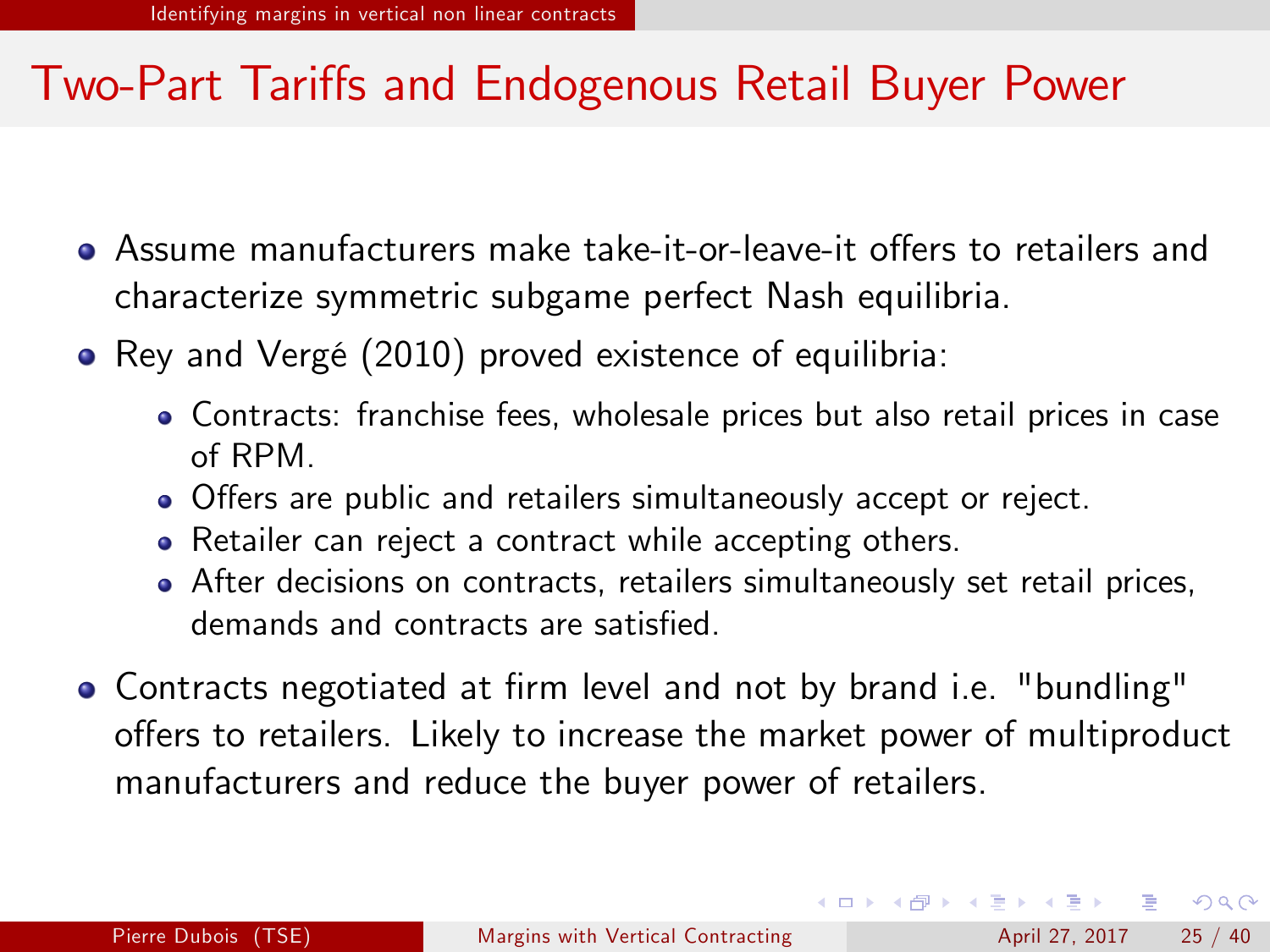• Manufacturers set two-part tariffs contracts to maximize their profit subject to incentive constraints

$$
\Pi' \geq \sum_{s \in S_r \setminus G_{fr}} [(\widetilde{\rho}_s^{fr} - w_s - c_s) s_s(\widetilde{\rho}^{fr}) - F_s]
$$

- $\widetilde{p}^{fr} = (\widetilde{p}_1^{fr}, ..., \widetilde{p}_J^{fr})$  vector of retail prices absent products  $G_f$
- $\bullet$   $S_r \backslash G_f$ : set of products retailed by r but not manufactured by f
- $s_{s}(\widetilde{p}^{fr})$ : market share of s when products  $G_{fr}$  are absent
- Endogenous buyer power: retailers may refuse some contracts proposed by manufacturers while accepting other two-part tariffs contracts

**KOD KARD KED KED E VOOR**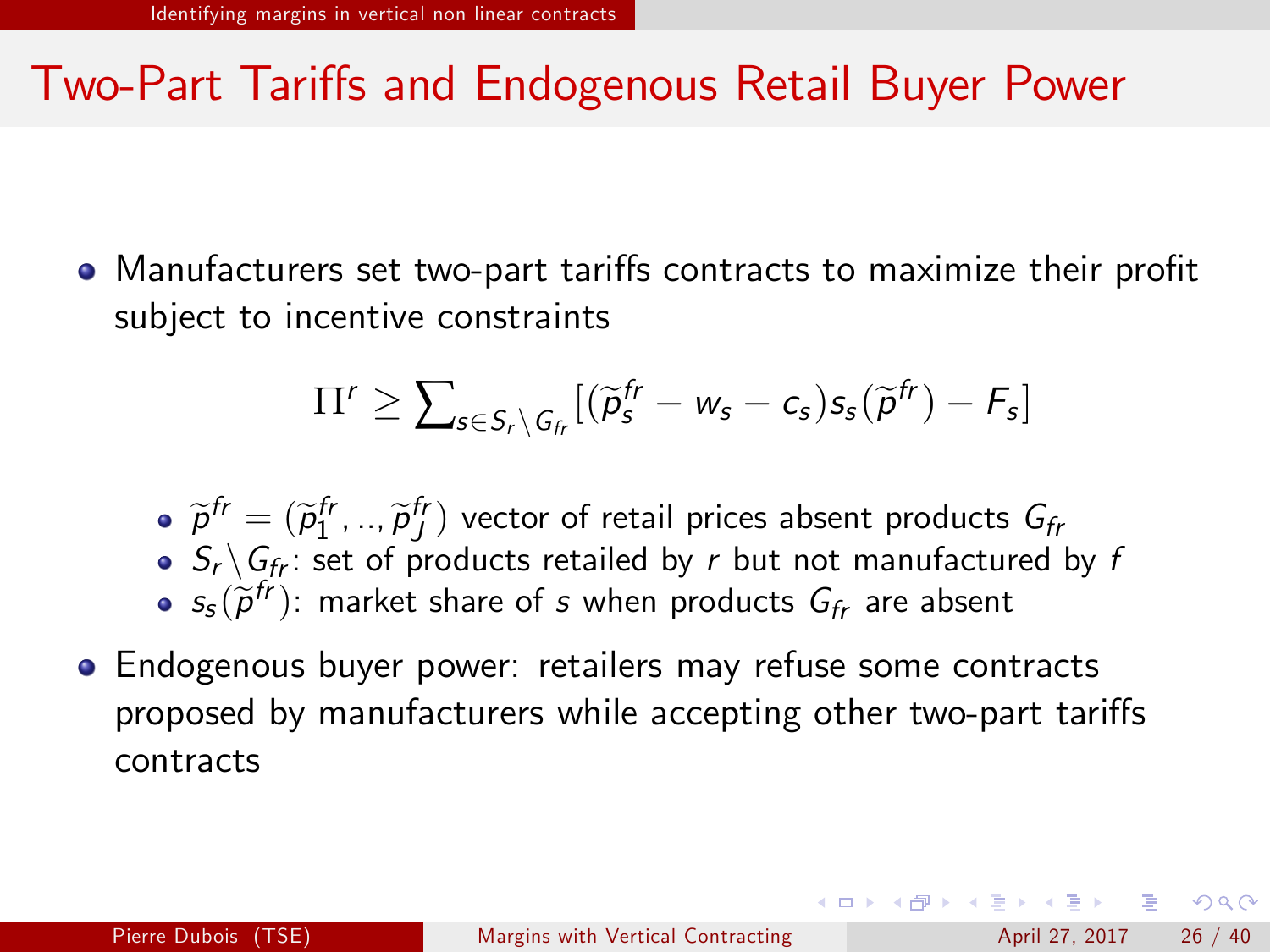• With binding incentive constraint:

$$
\sum_{s \in G_f} F_s = \sum_{s \in S_r} \left[ (p_s - w_s - c_s) s_s(\mathbf{p}) - (\tilde{p}_s^{fr} - w_s - c_s) s_s(\mathbf{\tilde{p}}^{fr}) \right]
$$

 $\bullet$  Profit of manufacturer f becomes

$$
\Pi^{f} = \sum_{s \in G_{f}} (\mathbf{w}_{s} - \mu_{s}) s_{s}(\mathbf{p})
$$
\n
$$
+ \sum_{s=1}^{J} \left[ \underbrace{(\mathbf{p}_{s} - \mathbf{w}_{s} - c_{s})}_{\text{retail margin if agree}} \underbrace{s_{s}(\mathbf{p})}_{\text{demand}} - \underbrace{(\tilde{\mathbf{p}}_{s}^{fr(s)} - \mathbf{w}_{s} - c_{s})}_{\text{retail margin}} \underbrace{s_{s}(\tilde{\mathbf{p}}^{fr(s)})}_{\text{counterfactual}} \right]
$$

where  $r(s)$  denotes the retailer of product s

 $\Omega$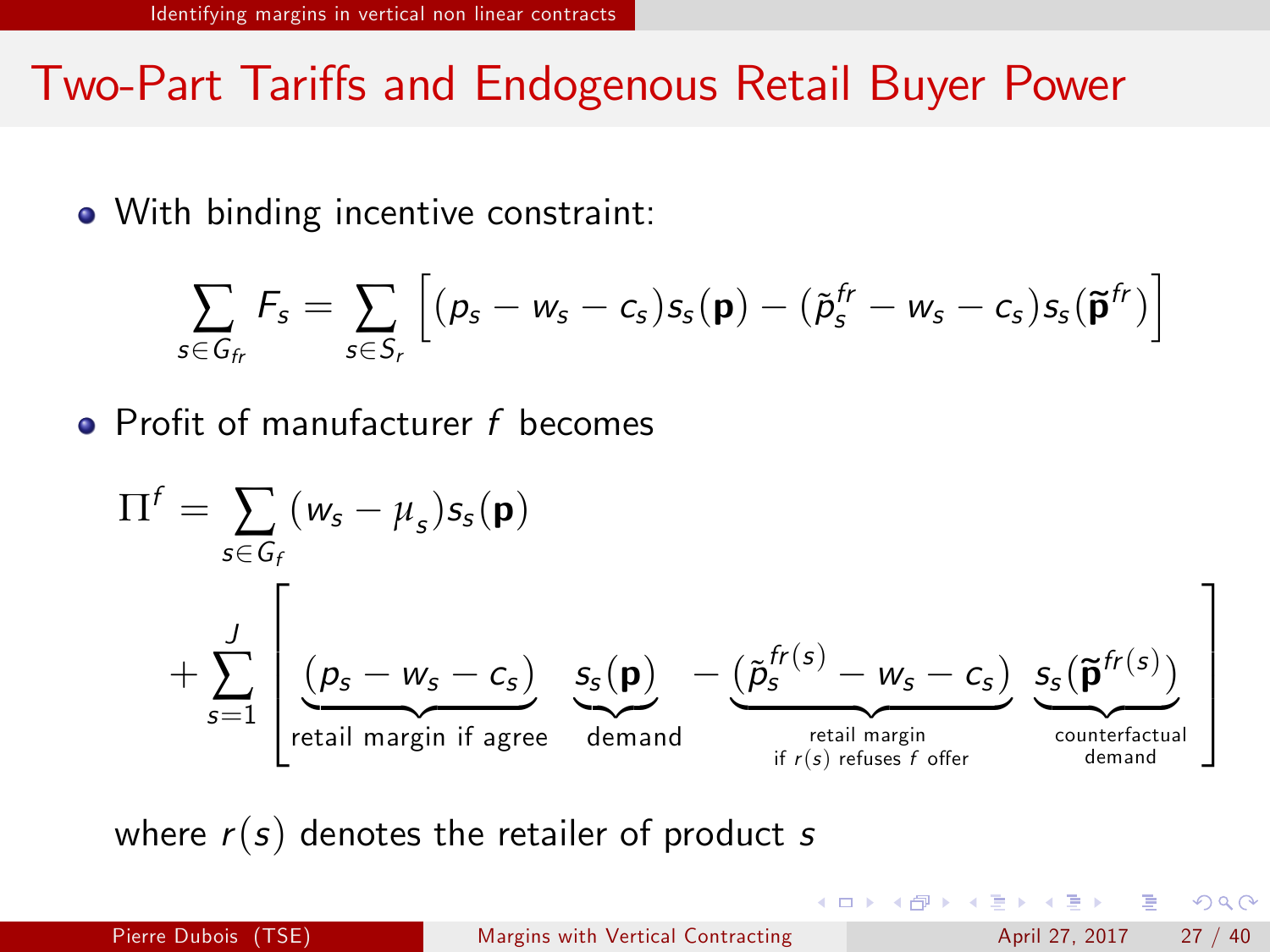#### With RPM:

- retail equilibrium price conditions identical as when exogenous reservation profit of retailer
- but fixed fees in the contracts are endogenously determined and identified by retail equilibrium margins and counterfactual margins
- Without RPM:
	- all margins are also identified but different from exogenous case
	- **fixed fees are also identified**

 $\Omega$ 

イロト イ押ト イヨト イヨト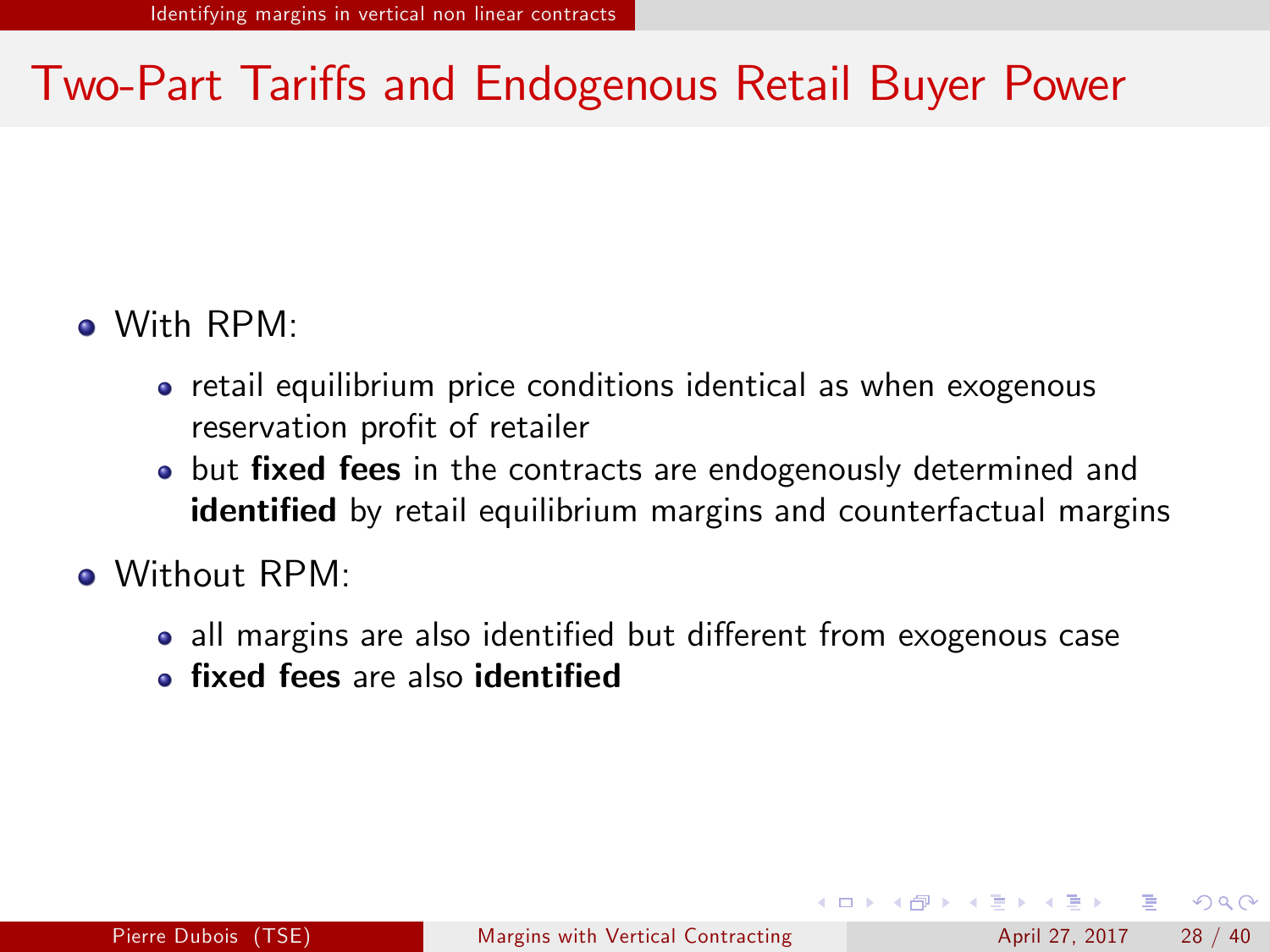- **E** Estimation in Bonnet Dubois (2015) on French markets for bottles of water
- Variants of linear pricing models not shown:
	- **•** Different interaction between manufacturers and retailers
	- Assuming collusion between manufacturers and/or retailers or assuming that retailers act as neutral pass-through agents of marginal cost of production (Sudhir, 2001).
	- All these models are strongly rejected.
- Model where no wholesale price discrimination imposed (restrictions incorporated in estimation of margins): wholesale price of  *depends* only on brand  $b(i)$  and not on retailer  $r(i)$ .

**KOD KARD KED KED E VOOR**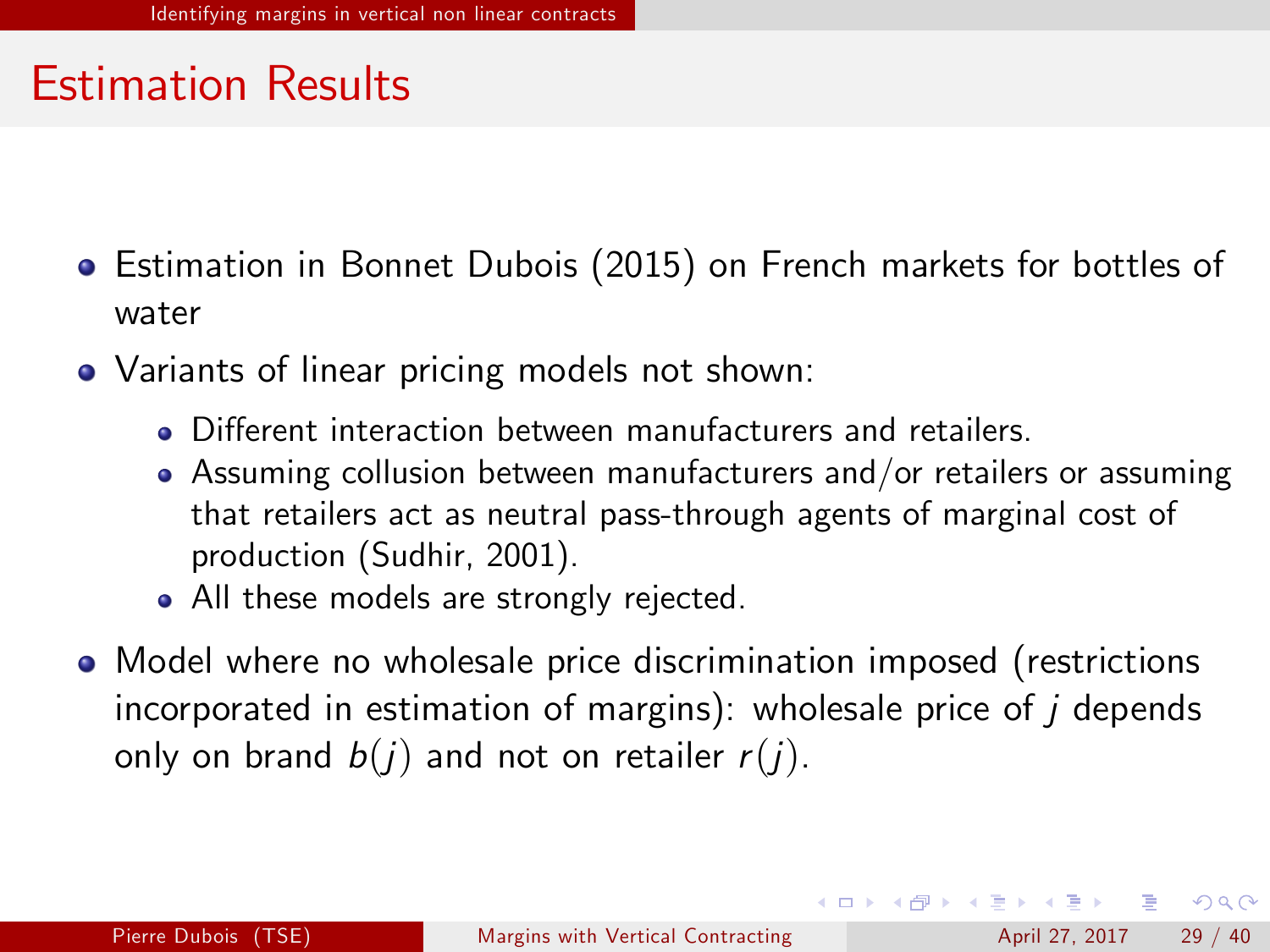| <b>Price-Cost Margins</b> (% of $p_{it}$ ) |                   | Mineral Water |      | Spring Water |       |  |  |
|--------------------------------------------|-------------------|---------------|------|--------------|-------|--|--|
|                                            |                   | Mean          | Std. | Mean         | Std.  |  |  |
| Linear Pricing (Double Marginalization)    |                   |               |      |              |       |  |  |
|                                            | Model 1 Retailers | 16.93         | 2.36 | 26.56        | 6.92  |  |  |
|                                            | Manufacturers     | 23.35         | 4 14 | 44.12        | 5.98  |  |  |
|                                            | Total             | 36.39         | 8.40 | 58.62        | 27 48 |  |  |

Pierre Dubois (TSE) [Margins with Vertical Contracting](#page-0-0) April 27, 2017 30 / 40

イロト イ母 トイミト イミト ニヨー りんぴ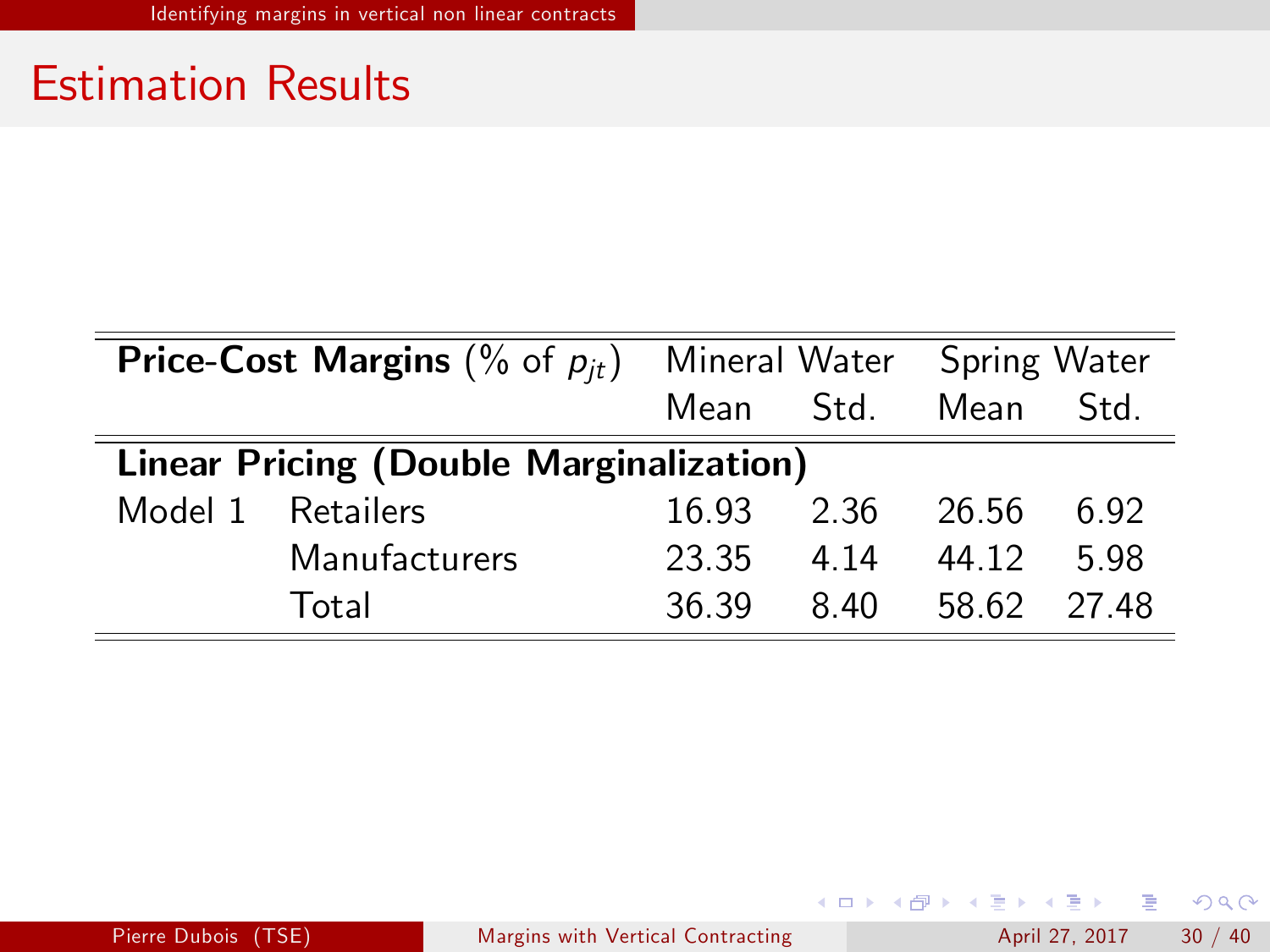| <b>Price-Cost Margins</b> (% of $p_{it}$ ) |                                                                       |                                                                     | Mineral Water |       | Spring Water |  |
|--------------------------------------------|-----------------------------------------------------------------------|---------------------------------------------------------------------|---------------|-------|--------------|--|
|                                            |                                                                       | Mean                                                                | Std.          | Mean  | Std.         |  |
|                                            | Two part Tariffs with RPM                                             |                                                                     |               |       |              |  |
|                                            | Model 2 General wholesale prices $(w_{jt})$ with restriction on costs |                                                                     |               |       |              |  |
|                                            | Retailers                                                             | 49.05                                                               | 23.49         | 45.95 | 36.69        |  |
|                                            | Manufacturers                                                         | 5.25                                                                | 21.43         | 21.43 | 41.14        |  |
|                                            | Total                                                                 | 54.30                                                               | 14.51         | 67.38 | 33.62        |  |
| Model 3                                    |                                                                       | No wholesale price discrim. $(w_{b(j)t})$ with restriction on costs |               |       |              |  |
|                                            | Retailers                                                             | 61.46                                                               | 17.18         | 29.72 | 8.77         |  |
|                                            | Manufacturers                                                         | 0.00                                                                | 0.00          | 44.32 | 45.47        |  |
|                                            | Total                                                                 | 61.46                                                               | 17.18         | 74.04 | 39.53        |  |
|                                            | Model 4 Zero wholesale margin $(w=\mu)$                               | 66.32                                                               | 19.08         | 78.18 | 41.04        |  |
| Model 5                                    | Zero retail margin $(p=w+c)$                                          | 25.53                                                               | 5.07          | 43.39 | 14.40        |  |

 $E = \Omega$ 

イロト イ部 トメ ヨ トメ ヨト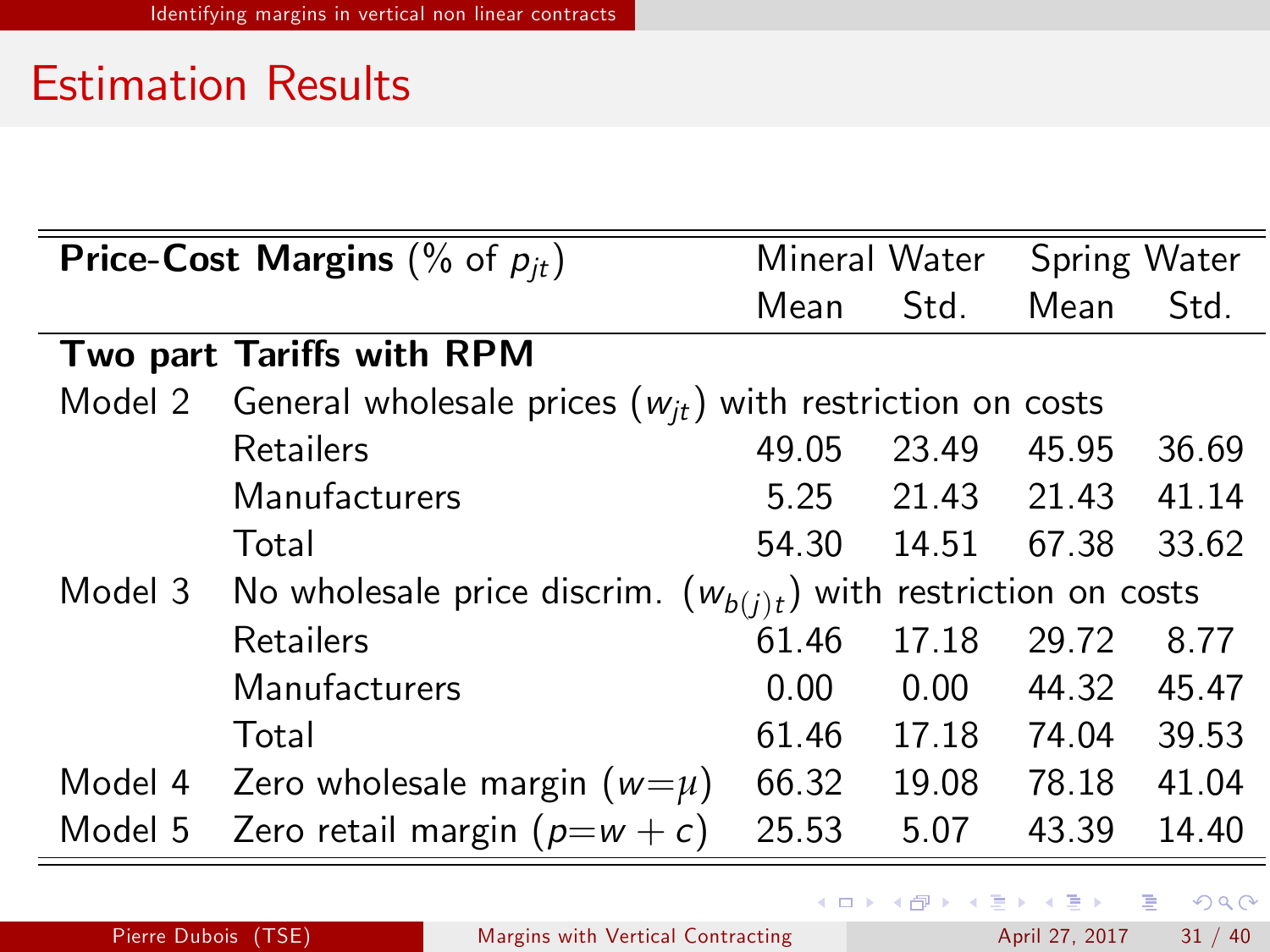| <b>Price-Cost Margins</b>        |                                      | Mineral Water |      | Spring Water |       |
|----------------------------------|--------------------------------------|---------------|------|--------------|-------|
| $(\%$ of retail price $p_{it}$ ) |                                      | Mean          | Std. | Mean         | Std.  |
| Two-part Tariffs without RPM     |                                      |               |      |              |       |
|                                  | <b>Exogenous Retail Buyer Power</b>  |               |      |              |       |
| Model 6                          | Retailers                            | 16.93         | 2.36 | 26.56        | 6.92  |
|                                  | Manufacturers                        | 18.75         | 3.88 | 25.76        | 3.99  |
|                                  | Total                                | 32.56         | 6.58 | 49.44        | 18.21 |
|                                  | <b>Endogenous Retail Buyer Power</b> |               |      |              |       |
| Model 7                          | Retailers                            | 16.93         | 2.36 | 26.56        | 6.92  |
|                                  | Manufacturers                        | 21.71         | 6.39 | 49.53        | 13.71 |
|                                  | Total                                | 35.03         | 8 77 | 61.33        | 31.26 |

イロト イ母 トイミト イミト ニヨー りんぴ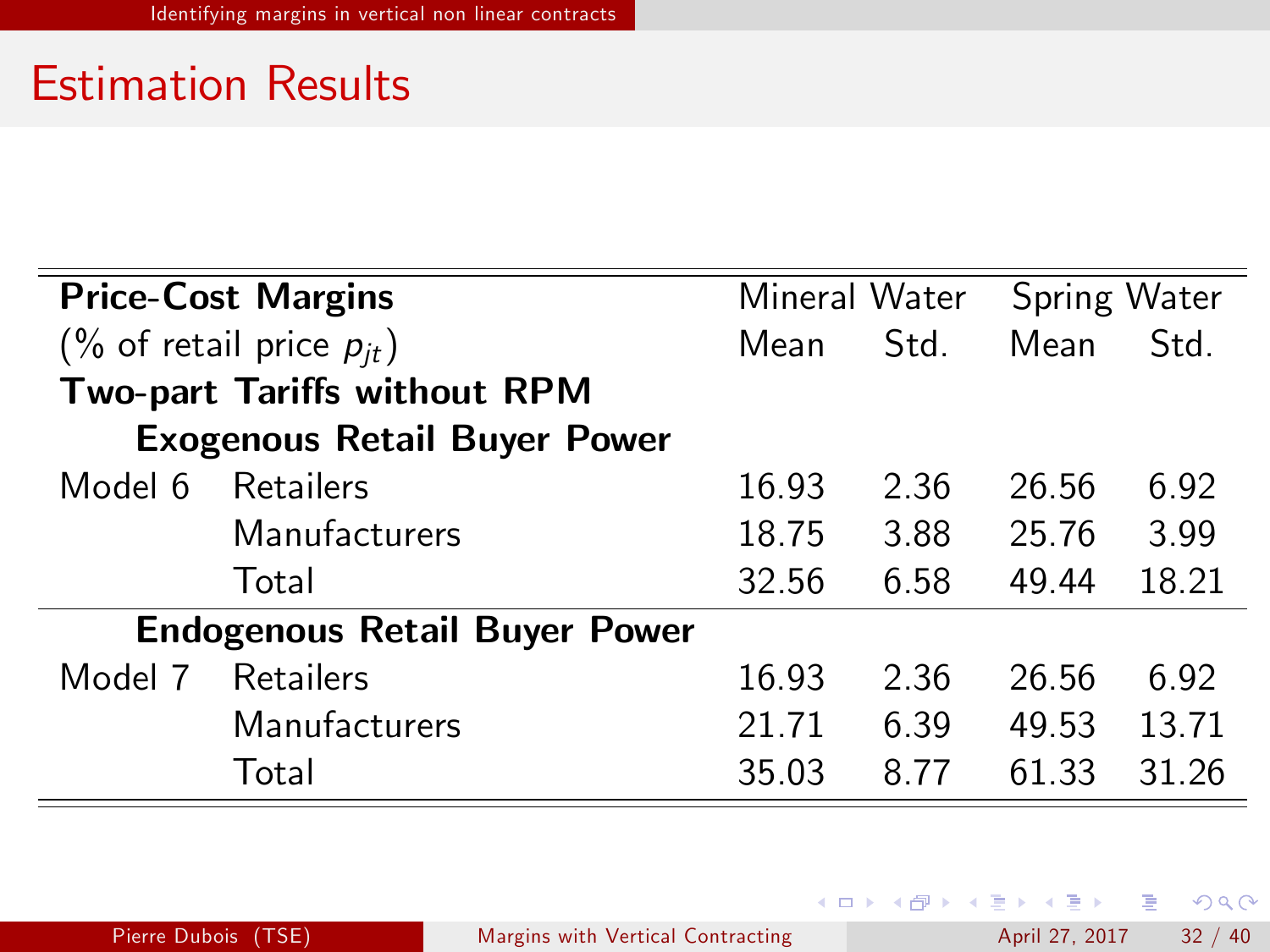### Non Nested Tests

• Cost equations test which model fits best the data (Vuong 1989, Rivers Vuong 2002)

| $T_n \to N(0,1)$ : Non Nested Tests |                |         |         |       |          |         |
|-------------------------------------|----------------|---------|---------|-------|----------|---------|
|                                     | H <sub>2</sub> |         |         |       |          |         |
| H1                                  | 2              | 3       | 4       | 5     | 6        | 7       |
| 1                                   | 1.10           | 0.71    | 0.28    | 7.48  | 4.25     | $-3.16$ |
| $\overline{2}$                      |                | $-3.79$ | $-4.99$ | 14.22 | 9.33     | $-2.51$ |
| 3                                   |                |         | $-5.47$ | 13.72 | 10.01    | $-2.37$ |
| 4                                   |                |         |         | 13.14 | 9.85     | $-2.21$ |
| 5                                   |                |         |         |       | $-11.38$ | $-5.60$ |
| 6                                   |                |         |         |       |          | $-3.99$ |

**• Tests statistics show best model is model 7.** 

画  $\Omega$ 

 $\left\{ \begin{array}{ccc} 1 & 0 & 0 \\ 0 & 1 & 0 \end{array} \right.$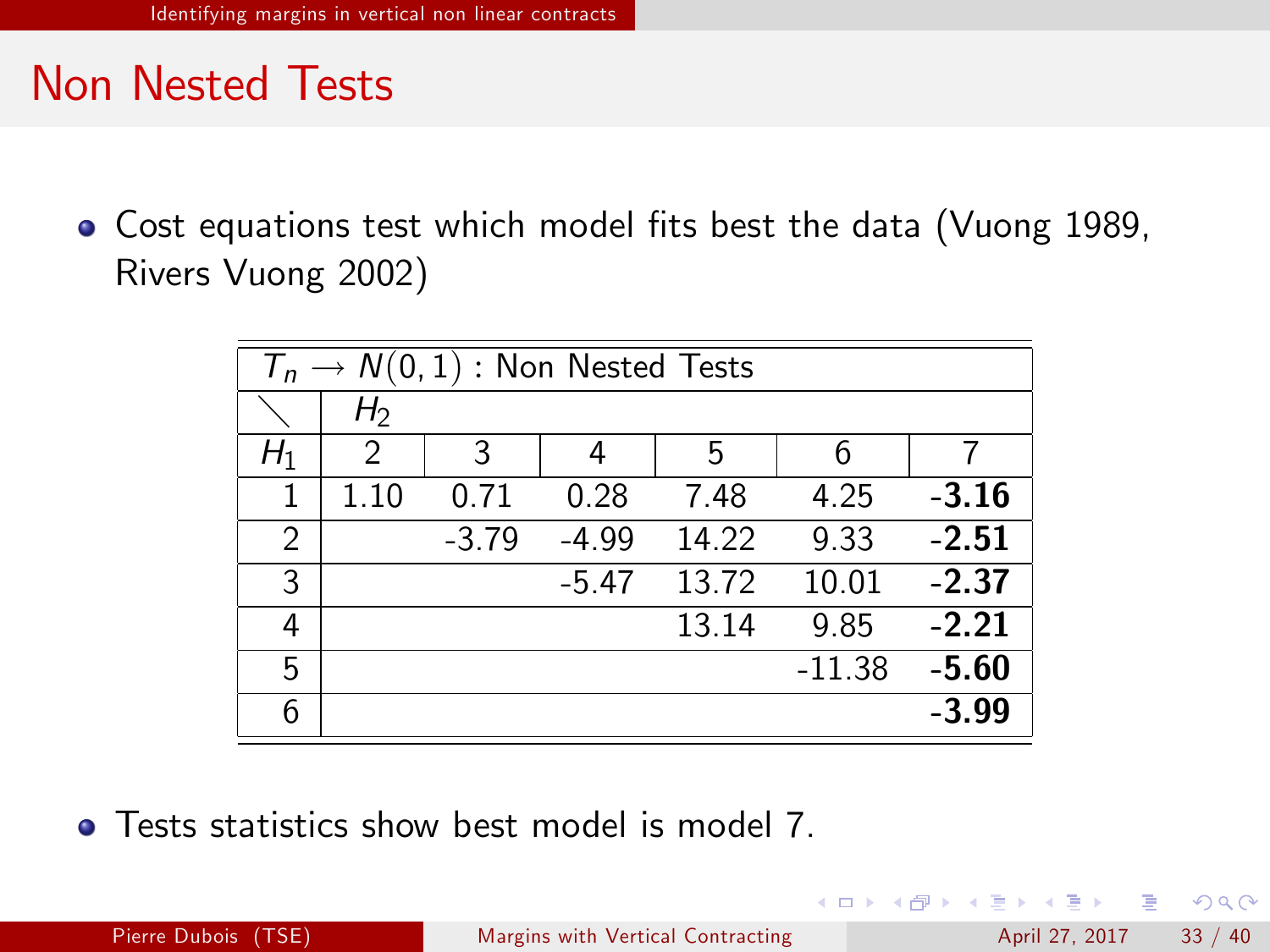# Estimation Results in Bonnet Dubois (2015)

• Fixed fees identified in preferred model

$$
\sum_{s \in G_{fr}} F_s = \sum_{s \in S_r} \left[ (\rho_s - w_s - c_s) s_s(\rho) - (\widetilde{\rho}_s^{fr} - w_s - c_s) s_s(\widetilde{\rho}^{fr}) \right]
$$

| Retailer |           | Manufacturer 1 Manufacturer 2 Manufacturer 3 |           |
|----------|-----------|----------------------------------------------|-----------|
|          | $-1,672$  | 294                                          | $-555$    |
| 2        | $-18,910$ | $-15,420$                                    | $-17,650$ |
| 3        | 1,087     | 1,378                                        | 1,215     |
| 4        | 2,509     | 2,621                                        | 2,534     |
| 5        | 3,271     | 607                                          | 1,216     |
| 6        | 1,063     | 1,114                                        | 1,091     |
|          | 972       | 1,016                                        | 1,000     |

Notes: Numbers are average fees per month thousands of Euros.

<span id="page-33-0"></span> $QQ$ 

 $\left\{ \begin{array}{ccc} 1 & 0 & 0 \\ 0 & 1 & 0 \end{array} \right.$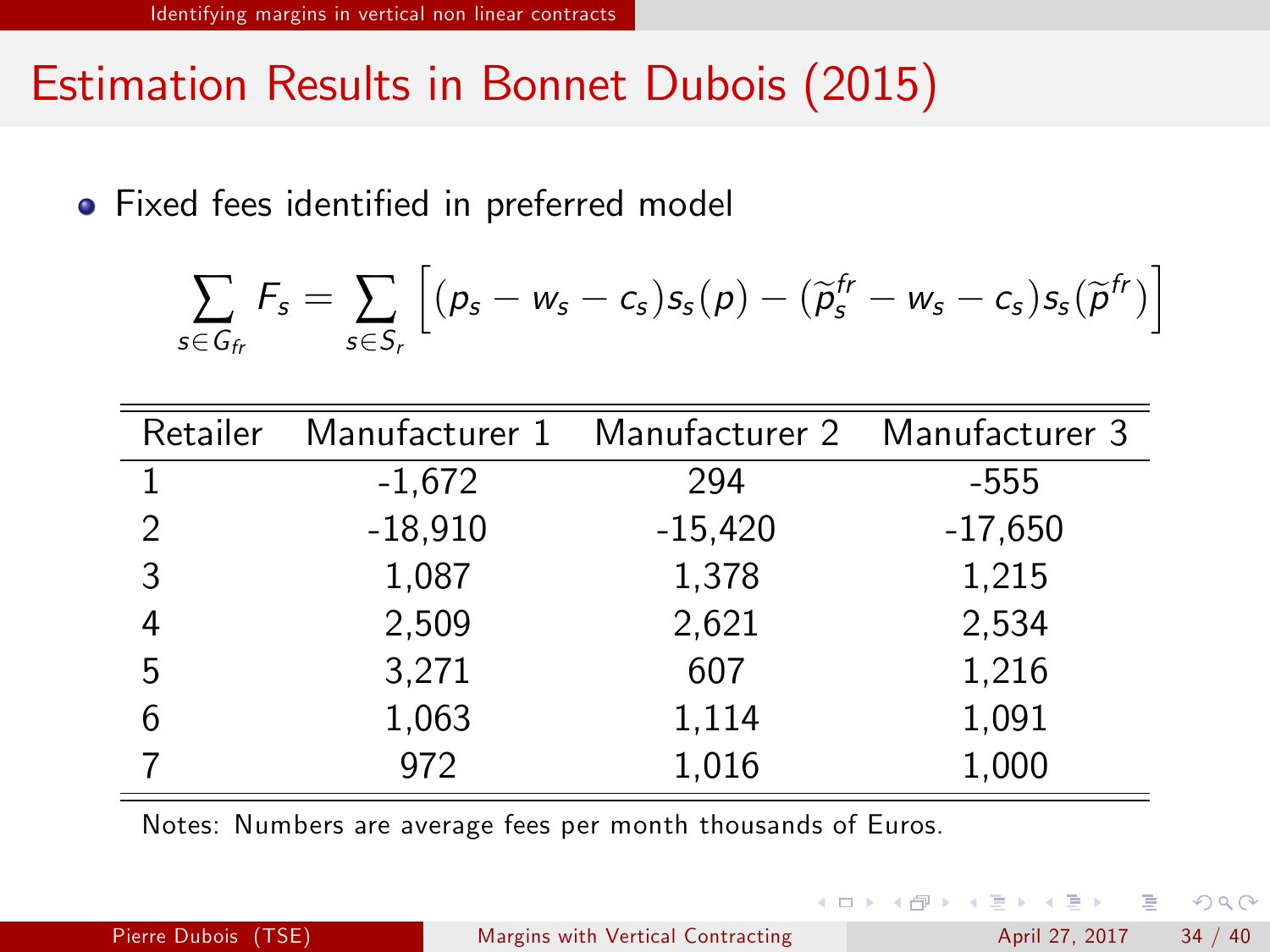- How are two-part tariffs with endogenous buyer power different from a bargaining outcome?
- Consider a Nash equilibrium in Nash Bargaining over two part tariffs contracts

$$
\max_{(w_j,F_j),j\in G_{fr}}\left(\Pi^r-\Pi^{r\setminus f}\right)^{\beta}\left(\Pi^f-\Pi^{f\setminus r}\right)^{1-\beta}
$$

where

$$
\Pi^{r \setminus f} = \sum_{j \in S_r \setminus G_{fr}} [(p_j^{-fr} - w_j - c_j)s_j(\mathbf{p}^{-fr}) - F_j]
$$
  

$$
\Pi^{f \setminus r} = \sum_{j \in G_f \setminus G_{fr}} [(w_j - \mu_j)s_j(\mathbf{p}^{-fr}) + F_j]
$$

4 日下

<span id="page-34-0"></span> $QQ$ 

→ 何 ▶ → ヨ ▶ → ヨ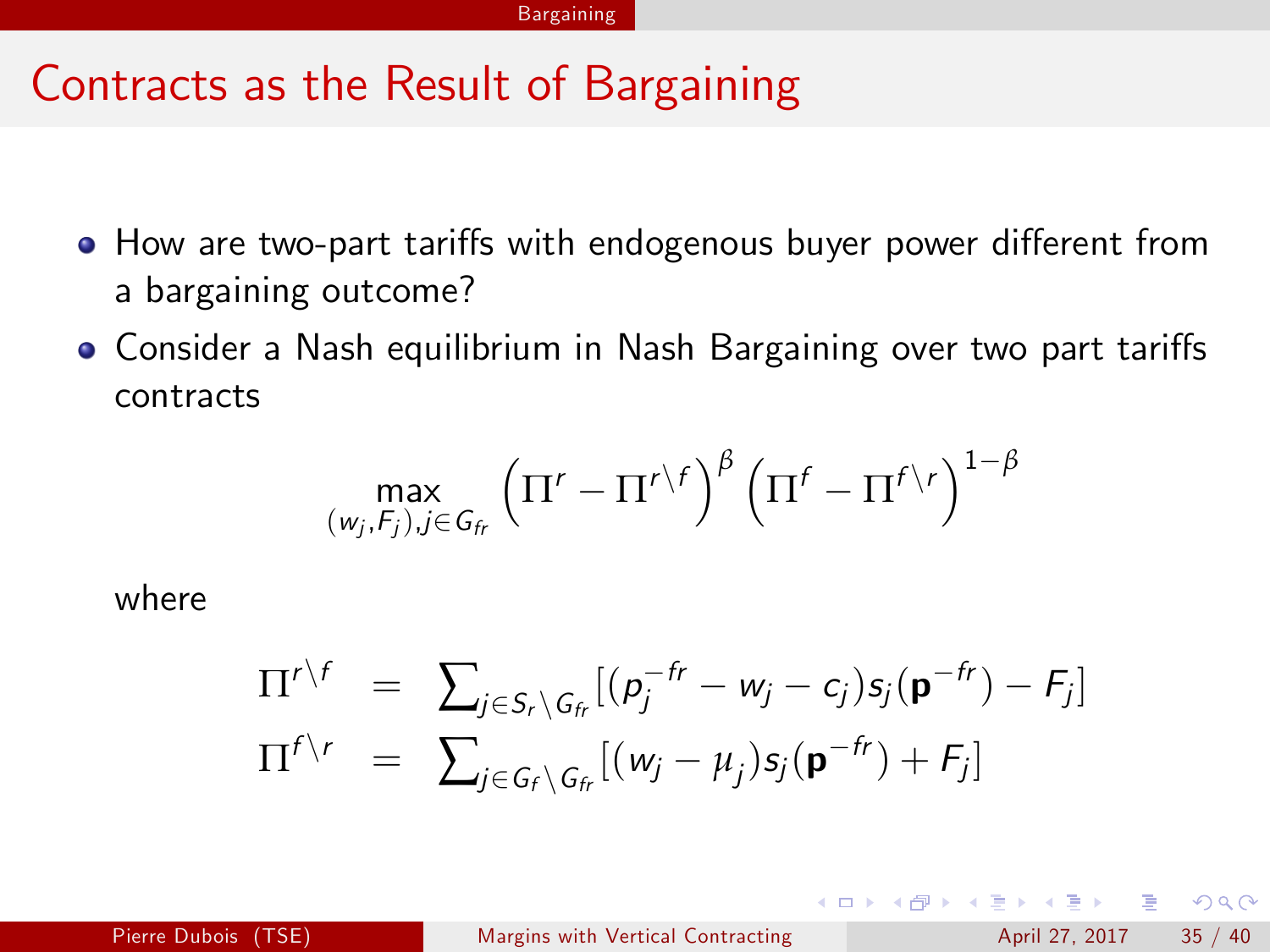• Taking first order conditions with respect to fixed fees:

$$
\Pi^f - \Pi^{f \setminus r} = \frac{1 - \beta}{\beta} \left( \Pi^r - \Pi^{r \setminus f} \right)
$$

thus giving

$$
\sum_{j \in G_f} F_j =
$$
\n
$$
(1 - \beta) \left( \sum_{j \in S_r} (p_j - w_j - c_j) s_j(\mathbf{p}) - \sum_{j \in S_r \setminus G_f} (p_j^{-fr} - w_j - c_j) s_j(\mathbf{p}^{-fr}) \right)
$$
\n
$$
- \beta \left( \sum_{j \in G_f} (w_j - \mu_j) s_j(\mathbf{p}) - \sum_{j \in G_f \setminus G_f} (w_j - \mu_j) s_j(\mathbf{p}^{-fr}) \right)
$$

**•** Fixed fees identified up to *β*. Bounds identified since  $β ∈ [0, 1]$ <br>  ${1 \over 2} P^{\frac{1}{2}} P^{\frac{1}{2}} P^{\frac{1}{2}} P^{\frac{1}{2}} P^{\frac{1}{2}} P^{\frac{1}{2}} P^{\frac{1}{2}} P^{\frac{1}{2}} P^{\frac{1}{2}} P^{\frac{1}{2}} P^{\frac{1}{2}} P^{\frac{1}{2}} P^{\frac{1}{2}} P^{\frac{1}{2}} P^{\frac{1}{2}} P^{\frac$  ${1 \over 2} P^{\frac{1}{2}} P^{\frac{1}{2}} P^{\frac{1}{2}} P^{\frac{1}{2}} P^{\frac{1}{2}} P^{\frac{1}{2}} P^{\frac{1}{2}} P^{\frac{1}{2}} P^{\frac{1}{2}} P^{\frac{1}{2}} P^{\frac{1}{2}} P^{\frac{1}{2}} P^{\frac{1}{2}} P^{\frac{1}{2}} P^{\frac{1}{2}} P^{\frac$  ${1 \over 2} P^{\frac{1}{2}} P^{\frac{1}{2}} P^{\frac{1}{2}} P^{\frac{1}{2}} P^{\frac{1}{2}} P^{\frac{1}{2}} P^{\frac{1}{2}} P^{\frac{1}{2}} P^{\frac{1}{2}} P^{\frac{1}{2}} P^{\frac{1}{2}} P^{\frac{1}{2}} P^{\frac{1}{2}} P^{\frac{1}{2}} P^{\frac{1}{2}} P^{\frac$ 

 $\Omega$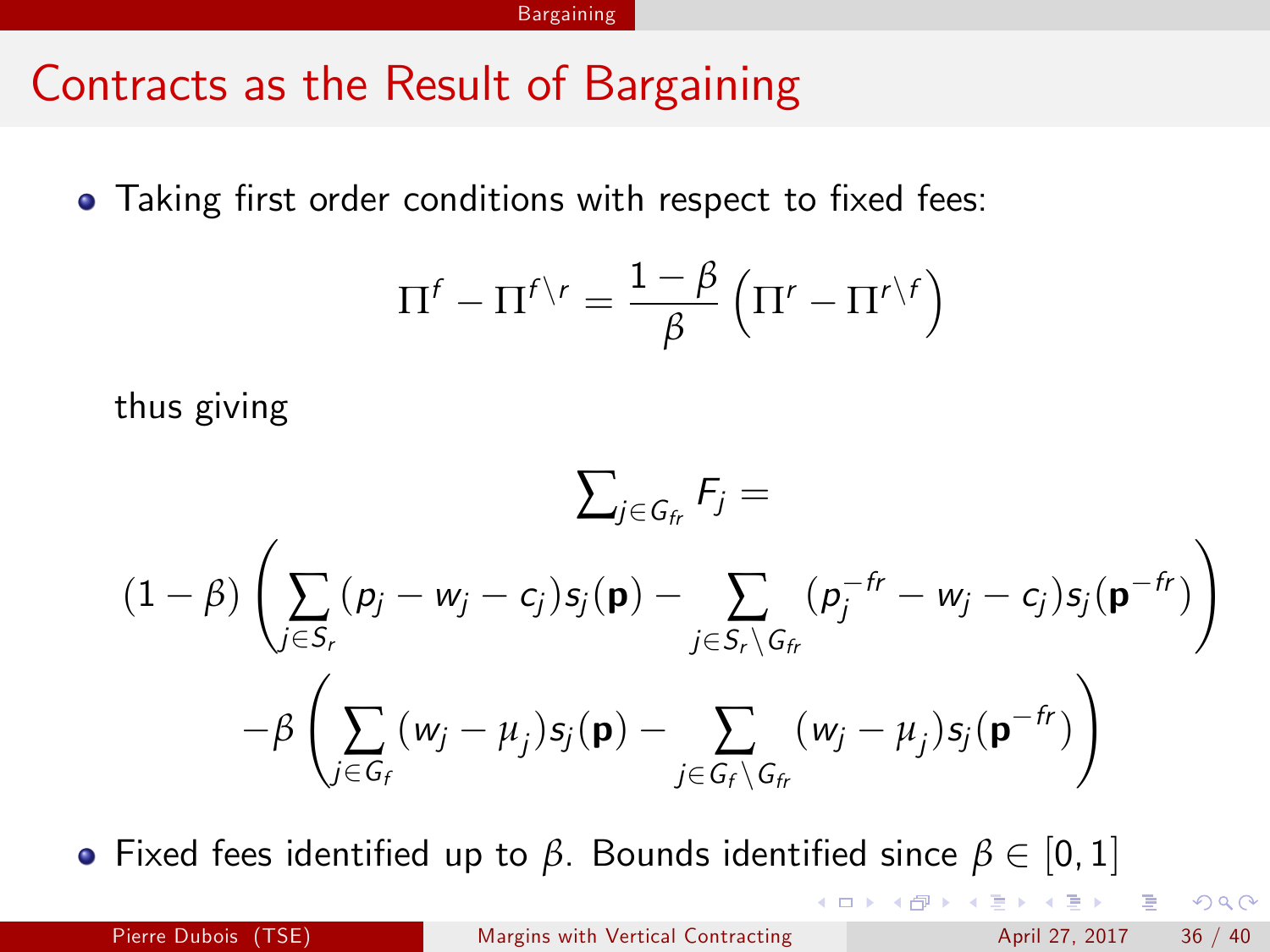• Replacing the fixed fees in profit functions, Nash bargaining amounts to maximize for  $j \in G_{fr}$ 

$$
\sum_{j\in S_r}[(p_j-w_j-c_j)s_j(\mathbf{p})]-\sum_{j\in S_r\setminus G_r}[(p_j^{-fr}-w_j-c_j)s_j(\mathbf{p}^{-fr})]
$$
  
+
$$
\sum_{j\in G_r}[(w_j-\mu_j)s_j(\mathbf{p})]-\sum_{j\in G_r\setminus G_r}[(w_j-\mu_j)s_j(\mathbf{p}^{-fr})]
$$

which is equivalent to maximize

$$
\underbrace{\sum_{j \in S_r} (p_j - w_j - c_j) s_j(\mathbf{p})}_{\text{variable retail margin of } r} + \underbrace{\sum_{j \in G_f} (w_j - \mu_j) s_j(\mathbf{p})}_{\text{variable wholesale margin of } t}
$$

画

 $\Omega$ 

イロト イ押 トイヨト イヨ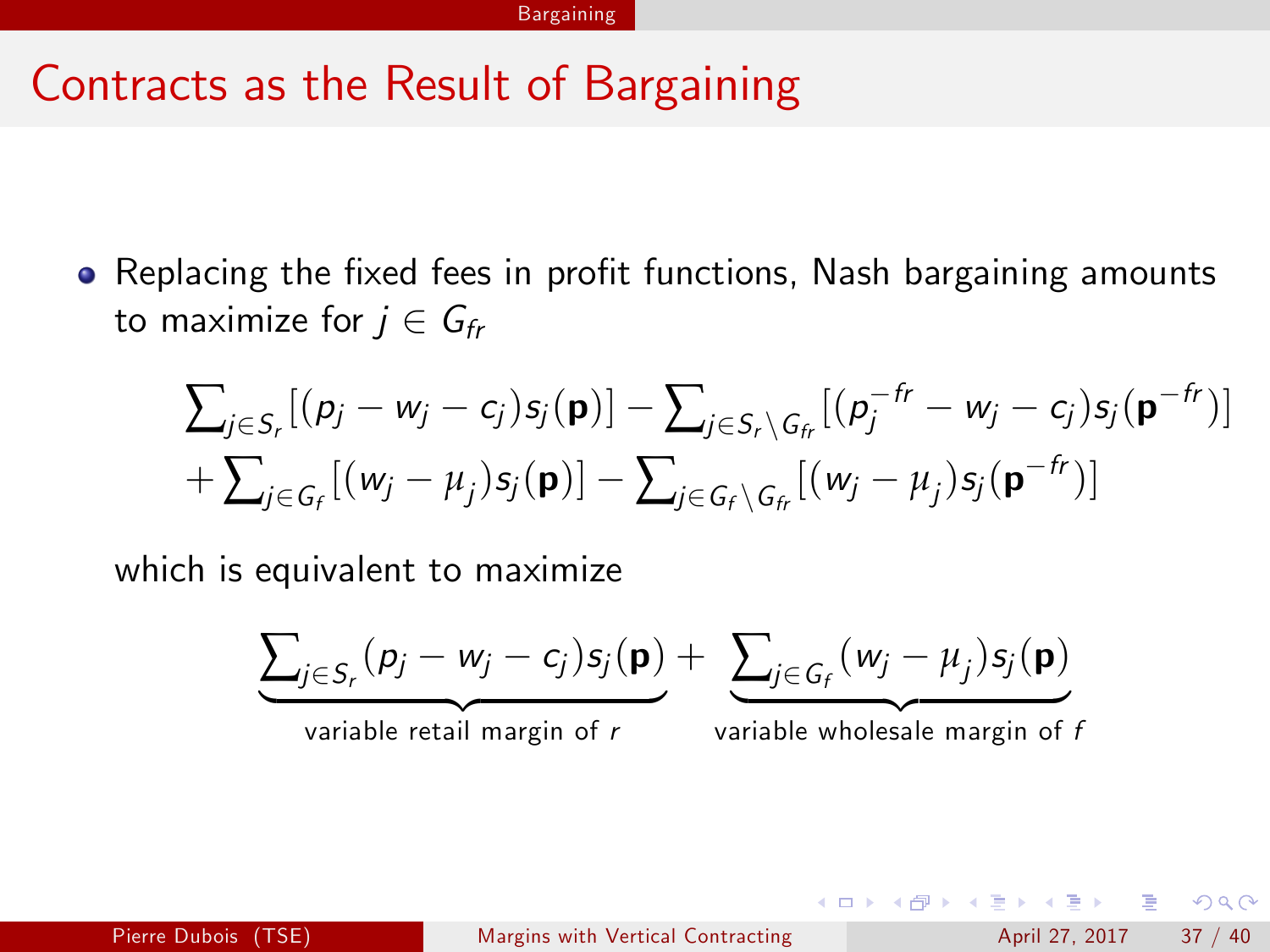#### **Bargaining**

#### Contracts as the Result of Bargaining

With take it or leave it TPT contracts, maximize

$$
\sum_{j \in G_f} (w_j - \mu_j) s_j(\mathbf{p}) + \sum_{j=1}^J (p_j - w_j - c_j) s_j(\mathbf{p}) - (\widetilde{p}_j^{fr(j)} - w_j - c_j) s_j(\widetilde{\mathbf{p}}^{fr(j)})
$$
\n
$$
= \sum_{j \in S_r} [(\rho_j - w_j - c_j) s_j(\mathbf{p})] + \sum_{j \in G_f} (w_j - \mu_j) s_j(\mathbf{p}) \text{ (bargaining)}
$$
\n
$$
- \underbrace{\sum_{j \in S_r \setminus G_f} [(\widetilde{p}_j^{fr(j)} - w_j - c_j) s_j(\widetilde{\mathbf{p}}^{fr(j)})]}_{\text{retaller } r \text{ margin on non } f \text{ products}} + \underbrace{\sum_{j \notin S_r} [(\rho_j - w_j - c_j) s_j(\mathbf{p}) - (\widetilde{p}_j^{fr(j)} - w_j - c_j) s_j(\widetilde{\mathbf{p}}^{fr(j)})]}_{\text{interfered by } g \text{ (by } g \text{ (by } g \text{)}
$$

change in retail margin obtained by other retailers when r refuses f offer

 $\equiv$  $\eta$ an

 $\left\{ \begin{array}{ccc} 1 & 0 & 0 \\ 0 & 1 & 0 \end{array} \right.$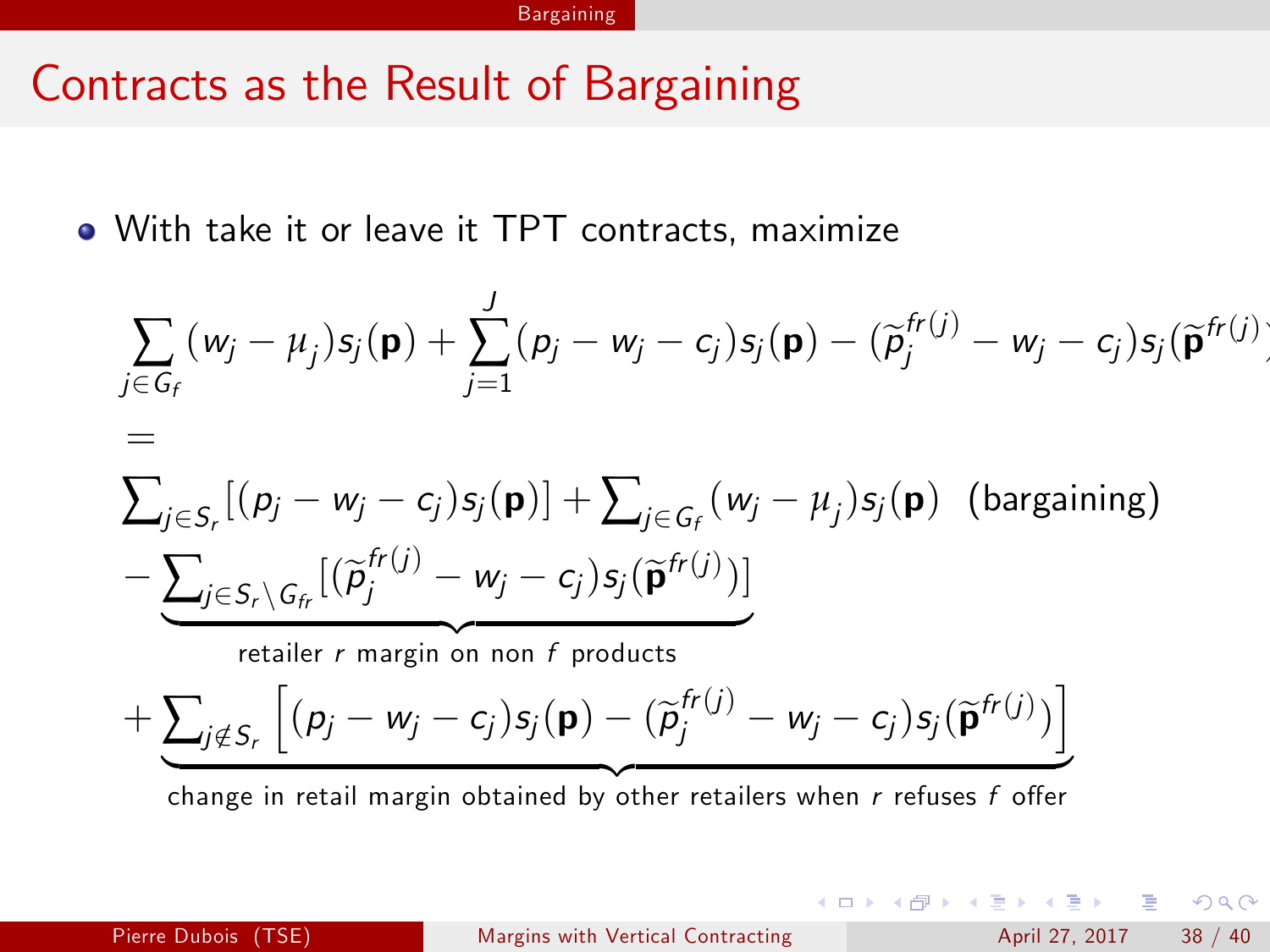- With take-it-or-leave-it offers of two part tariffs, manufacturers adjust contractual terms in order to extract the variable margin gain they obtain by accepting their contract offer compared to refusing
- Margins and marginal costs are identified using first order conditions
- Bargaining parameter does not affect equilibrium prices but affects fixed fees and sharing of profit that are not identified without assumption on *β*

 $\Omega$